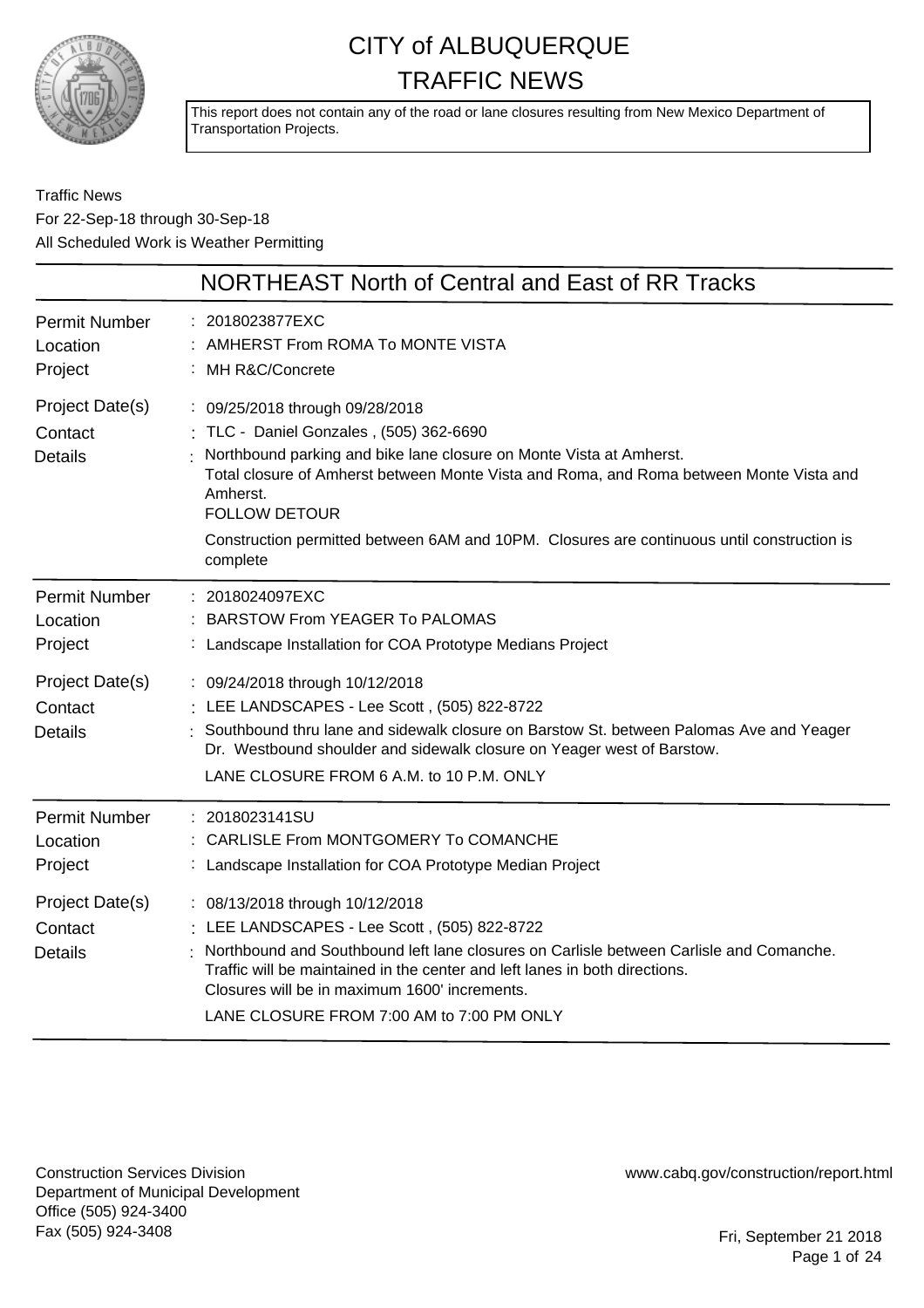

This report does not contain any of the road or lane closures resulting from New Mexico Department of Transportation Projects.

#### Traffic News For 22-Sep-18 through 30-Sep-18 All Scheduled Work is Weather Permitting

|                                              | NORTHEAST North of Central and East of RR Tracks                                                                                                                                                                                                                            |
|----------------------------------------------|-----------------------------------------------------------------------------------------------------------------------------------------------------------------------------------------------------------------------------------------------------------------------------|
| <b>Permit Number</b><br>Location<br>Project  | : 2018024106EXC<br>: CLAREMONT and CARLISLE NE<br>: Traffic Signal Detector Loop Repairs                                                                                                                                                                                    |
| Project Date(s)<br>Contact<br><b>Details</b> | : 09/25/2018 through 09/26/2018<br>: BIXBY ELECTRIC - Bob Norton, (505) 842-5384<br>: Eastbound double left turn closure on Claremont west of Carlisle.<br>LANE CLOSURE FROM 6 A.M. to 10 P.M. ONLY                                                                         |
| <b>Permit Number</b><br>Location<br>Project  | : 2018024083EXC<br>: COMANCHE From LOUISIANA To MOON<br>: Place Conduit and Fiber.                                                                                                                                                                                          |
| Project Date(s)<br>Contact<br><b>Details</b> | : 09/26/2018 through 09/28/2018<br>: LIGHT CONNECTIONS - Steve Litle, (303) 809-7696<br>: Eastbound parking lane and sidewalk closure on Comanche between Louisiana and Moon.<br>Traffic will be maintained in the inside lane.<br>LANE CLOSURE FROM 9 A.M. TO 4 P.M. ONLY. |
| <b>Permit Number</b><br>Location<br>Project  | : 2018023908EXC<br>: 705 COMANCHE NE<br>: Bore New Fiber to Address.                                                                                                                                                                                                        |
| Project Date(s)<br>Contact<br><b>Details</b> | : 09/19/2018 through 09/27/2018<br>: KELLY CABLE - James Richardson, (505) 343-1144<br>Westbound right lane, bike lane and sidewalk closure on Comanche between Frontage road<br>and Rankin.<br>LANE CLOSURE FROM 9 A.M. TO 4 P.M. ONLY.                                    |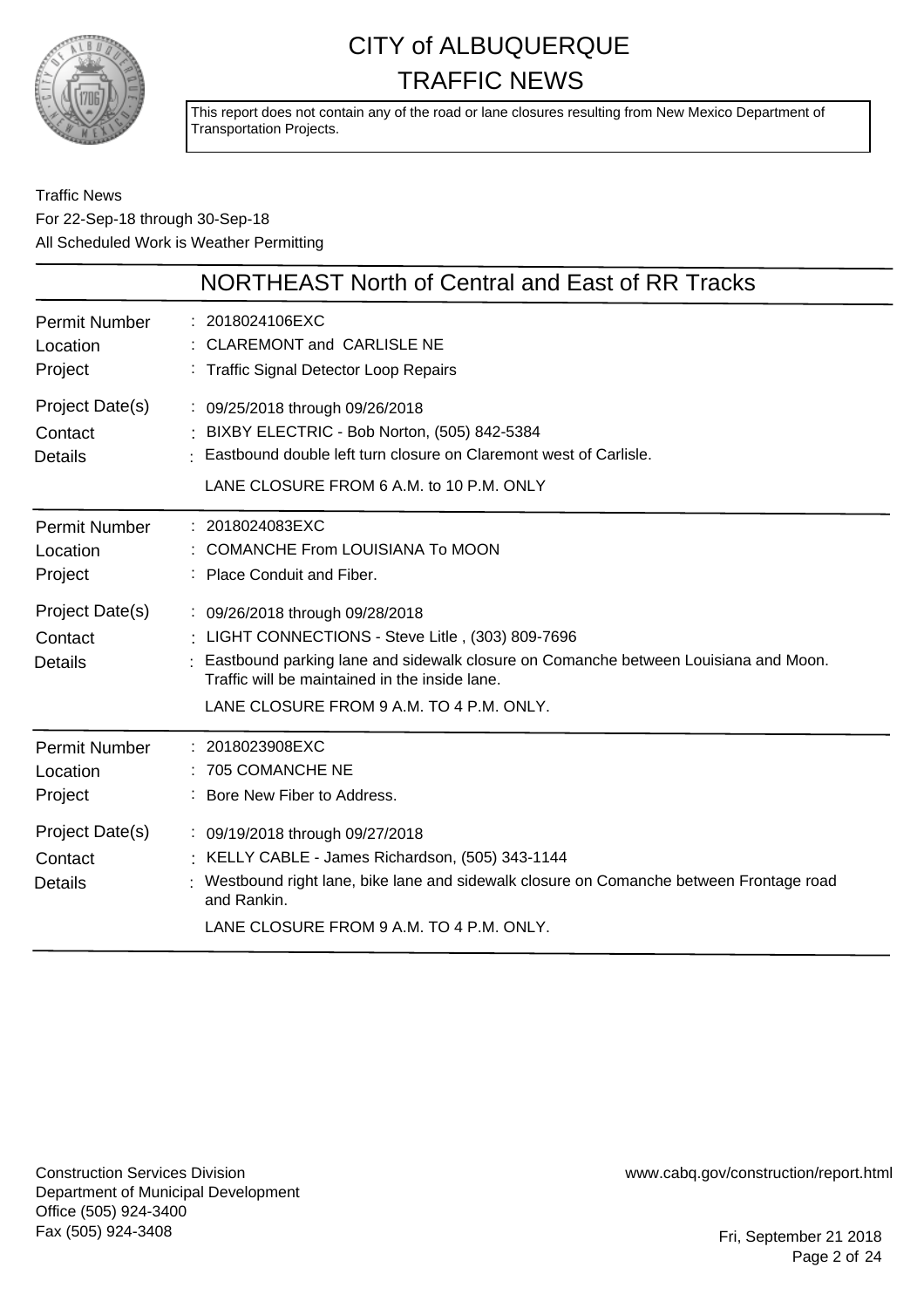

This report does not contain any of the road or lane closures resulting from New Mexico Department of Transportation Projects.

#### Traffic News For 22-Sep-18 through 30-Sep-18 All Scheduled Work is Weather Permitting

|                                              | NORTHEAST North of Central and East of RR Tracks                                                                                                                                                                                                                                                             |
|----------------------------------------------|--------------------------------------------------------------------------------------------------------------------------------------------------------------------------------------------------------------------------------------------------------------------------------------------------------------|
| <b>Permit Number</b><br>Location<br>Project  | 2018024056EXC<br>COMANCHE From MORRIS To JUAN TABO<br>Directional Bore - Place HDPE Conduit                                                                                                                                                                                                                  |
| Project Date(s)<br>Contact<br><b>Details</b> | : 09/22/2018 through 10/02/2018<br>: ADB- Rosemary Garcia, (505) 934-1175<br>Eastbound right lane, bike lane, and sidewalk closure on Comanche Rd. between Morris St. and<br>Juan Tabo Blvd.<br>LANE CLOSURE FROM 6 A.M. to 10 P.M. ONLY                                                                     |
|                                              | WATCH FOR BIKES! BICYCLISTS ARE ALLOWED USE OF FULL LANE.                                                                                                                                                                                                                                                    |
| <b>Permit Number</b><br>Location<br>Project  | : 2018023974EXC<br><b>CONSTITUTION From FLORIDA To KENTUCKY</b><br>Place conduit and fiber.                                                                                                                                                                                                                  |
| Project Date(s)<br>Contact<br><b>Details</b> | : 09/24/2018 through 09/26/2018<br>: LIGHT CONNECTIONS - Steve Litle, (303) 809-7696<br>Total eastbound lane, bike lane and sidewalk closure with eastbound traffic being maintained in<br>the westbound left lane on Constitution between Florida and Kentucky.<br>LANE CLOSURE FROM 9 A.M. TO 4 P.M. ONLY. |
| <b>Permit Number</b><br>Location<br>Project  | : 2018024087EXC<br>4500 COPPER NE<br>: On Street Improvements                                                                                                                                                                                                                                                |
| Project Date(s)<br>Contact<br><b>Details</b> | : 09/26/2018 through 11/02/2018<br>: TLC- Mark Aragon, (505) 761-9696<br>Total closure of Copper Ave between Sierra Dr. and Washington St.<br><b>Follow Detour</b><br>Construction permitted between 6AM and 10PM. Closures are continuous until construction is<br>complete                                 |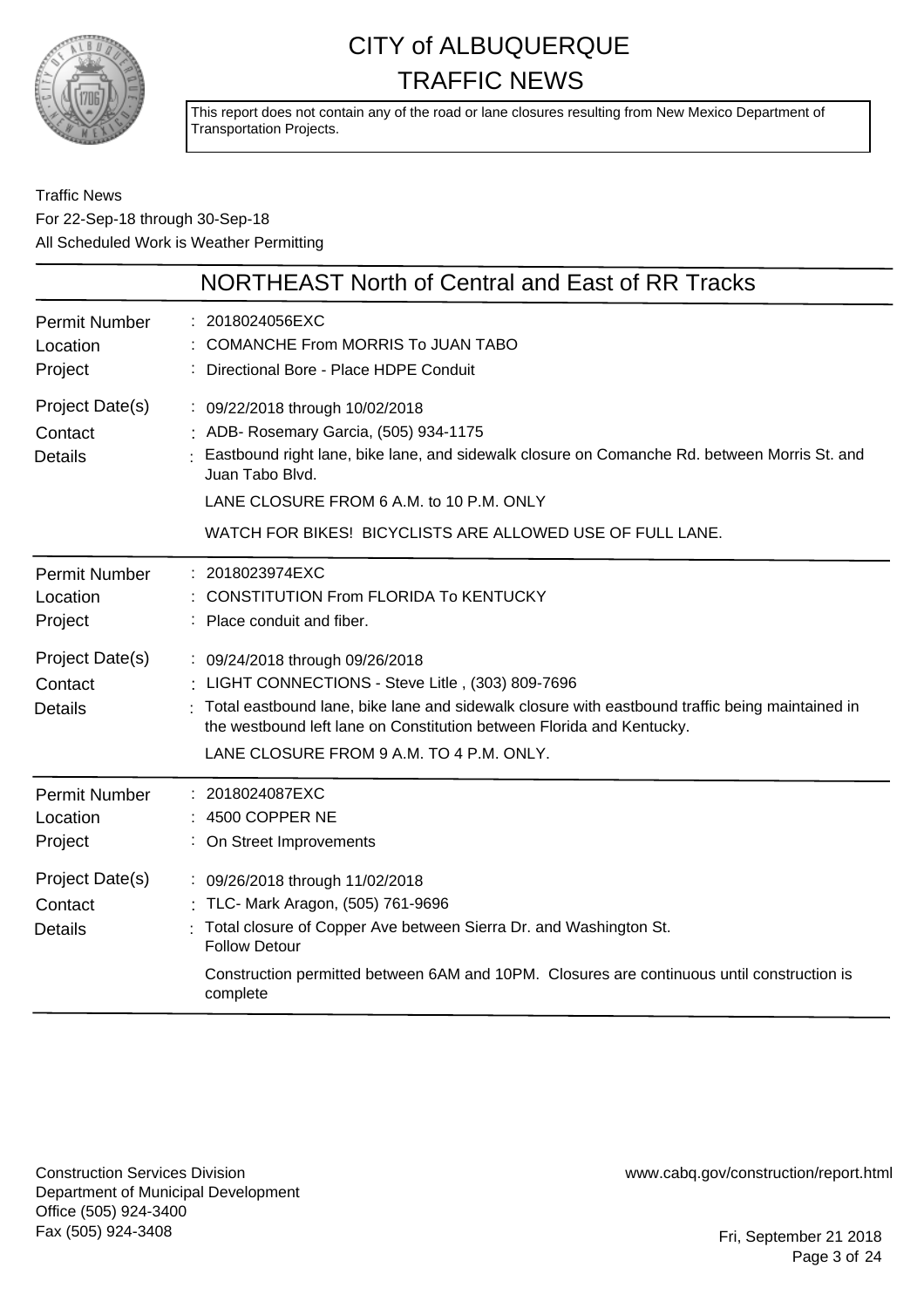

This report does not contain any of the road or lane closures resulting from New Mexico Department of Transportation Projects.

Traffic News For 22-Sep-18 through 30-Sep-18 All Scheduled Work is Weather Permitting

|                                                                                             | NORTHEAST North of Central and East of RR Tracks                                                                                                                                                                                                                                                                                                                                                                                                                              |
|---------------------------------------------------------------------------------------------|-------------------------------------------------------------------------------------------------------------------------------------------------------------------------------------------------------------------------------------------------------------------------------------------------------------------------------------------------------------------------------------------------------------------------------------------------------------------------------|
| <b>Permit Number</b><br>Location<br>Project<br>Project Date(s)<br>Contact<br><b>Details</b> | : 2018024073EXC<br>COPPER From WASHINGTON To SAN MATEO<br>: Install New Waterline, New Water Services, Remove Existing Waterline, Replace Asphalt<br>Roadway<br>: 09/21/2018 through 10/26/2018<br>: NM UNDERGROUND UTILITIES- Danny Montano, (505) 401-2187<br>: Eastbound lane closure on Copper Ave between Washington St. and San Mateo Blvd.<br>Follow Detour.<br>Construction permitted between 6AM and 10PM. Closures are continuous until construction is<br>complete |
| <b>Permit Number</b><br>Location<br>Project<br>Project Date(s)                              | : 2018023949EXC<br>ELLISON at JEFFERSON NE<br>Directional Bore for Conduit to Power Street lights.<br>: 09/18/2018 through 10/01/2018                                                                                                                                                                                                                                                                                                                                         |
| Contact<br><b>Details</b>                                                                   | : BIXBY- Chris Perez, (505) 366-4660<br>Eastbound right lane and sidewalk closure with eastbound traffic being maintained in the<br>westbound left turn lane and center two way left turn lane on Ellison between Jefferson and Pan<br>American Freeway.<br>LANE CLOSURE FROM 9 A.M. TO 4 P.M. ONLY.                                                                                                                                                                          |
| <b>Permit Number</b><br>Location<br>Project                                                 | : 2018024013EXC<br>EUBANK From ACADEMY To SAN ANTONIO<br>: Install communications conduit                                                                                                                                                                                                                                                                                                                                                                                     |
| Project Date(s)<br>Contact<br><b>Details</b>                                                | : 09/19/2018 through 09/22/2018<br>: ADB- Rosemary Garcia, (505) 934-1175<br>Northbound right lane, bike lane, and sidewalk closure on Eubank Blvd between Academy Rd.<br>and San Antonio Dr. NB traffic will be reduced to one lane.<br>LANE CLOSURE FROM 6 A.M. to 10 P.M. ONLY<br>WATCH FOR BIKES! BICYCLISTS ARE ALLOWED USE OF FULL LANE.                                                                                                                                |

Construction Services Division Department of Municipal Development Office (505) 924-3400 Fax (505) 924-3408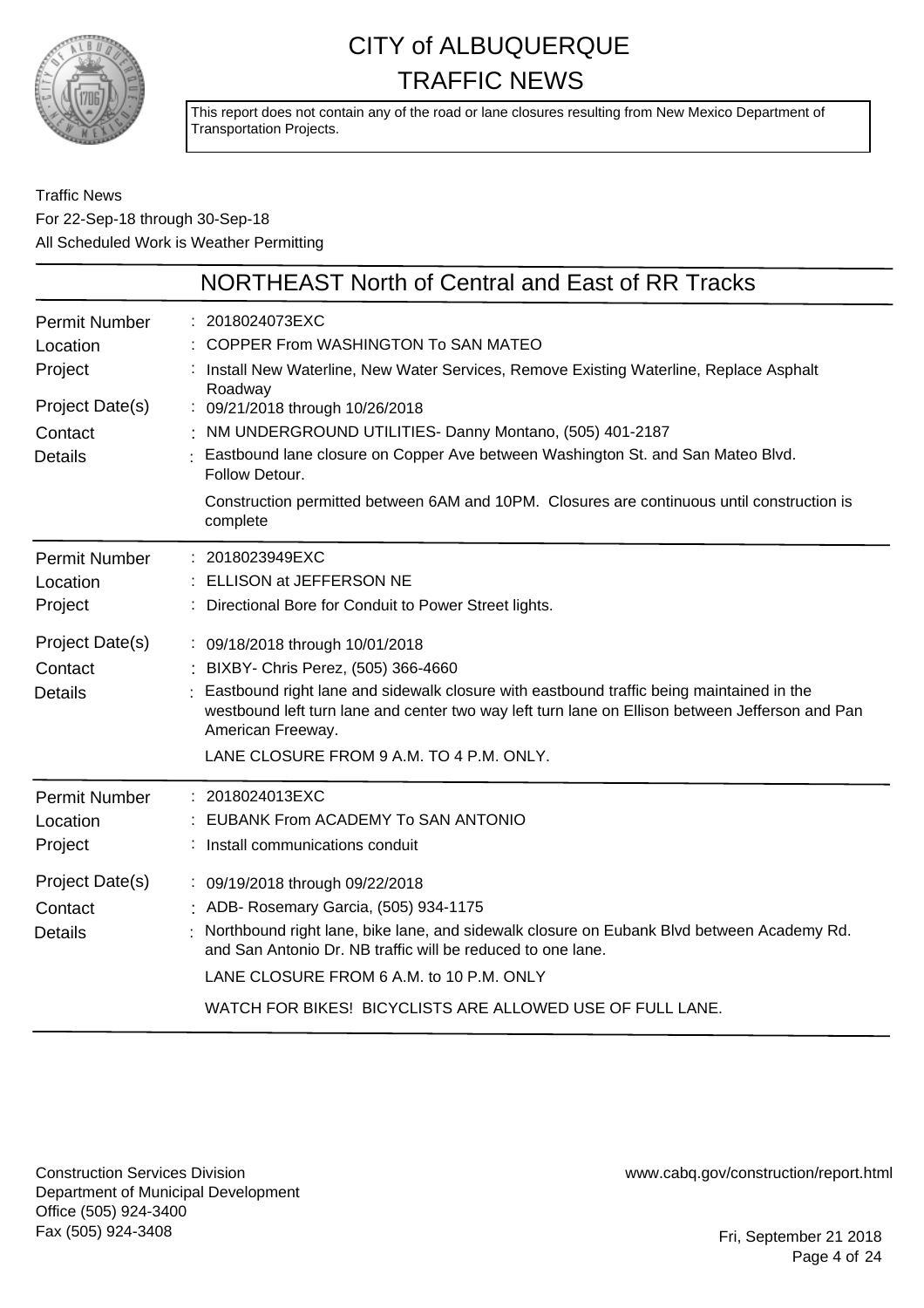

This report does not contain any of the road or lane closures resulting from New Mexico Department of Transportation Projects.

#### Traffic News For 22-Sep-18 through 30-Sep-18 All Scheduled Work is Weather Permitting

|                                                                                             | NORTHEAST North of Central and East of RR Tracks                                                                                                                                                                                                                                                                                                                           |
|---------------------------------------------------------------------------------------------|----------------------------------------------------------------------------------------------------------------------------------------------------------------------------------------------------------------------------------------------------------------------------------------------------------------------------------------------------------------------------|
| <b>Permit Number</b><br>Location<br>Project                                                 | : 2018023638EXC<br><b>EUBANK From MONTGOMERY To EUBANK</b><br>Directional Bore- Install HDPE Conduit - In house adb crews will be drilling that section                                                                                                                                                                                                                    |
| Project Date(s)<br>Contact<br><b>Details</b>                                                | : 09/17/2018 through 09/28/2018<br>: ADB- Rosemary Garcia, (505) 934-1175<br>Westbound right lane and sidewalk closure on Montgomery Blvd between Morris St. and<br>Eubank Blvd.<br>LANE CLOSURE FROM 9 A.M. TO 4 P.M. ONLY.                                                                                                                                               |
| <b>Permit Number</b><br>Location<br>Project<br>Project Date(s)<br>Contact<br><b>Details</b> | : 2018023755EXC<br>: 9501 INDIAN SCHOOL NE<br>: Add meter to community center.<br>: 09/12/2018 through 09/27/2018<br>: ABCWUA - Joshua Doyle, (505) 289-3331<br>Eastbound right lane, bike lane and sidewalk closure on Indian School between Altez and<br>Parsifal. Traffic will be maintained in the inside lane.<br>LANE CLOSURE FROM 9 A.M. TO 4 P.M. ONLY.            |
| <b>Permit Number</b><br>Location<br>Project                                                 | : 2018024079EXC<br>: JUAN TABO at LOMAS NE<br>: Punch List: Concrete Replacement                                                                                                                                                                                                                                                                                           |
| Project Date(s)<br>Contact<br><b>Details</b>                                                | : 09/24/2018 through 09/30/2018<br>: ALBUQUERQUE ASPHALT- Brian W Loughridge, (505) 991-5916<br>Phase I: Eastbound right lane and sidewalk closure at the southeast corner of Lomas and Juan<br>Tabo.<br>Phase II: Southbound and westbound right lane and sidewalk closure at the northwest corner of<br>Lomas and Juan Tabo.<br>LANE CLOSURE FROM 9 A.M. TO 4 P.M. ONLY. |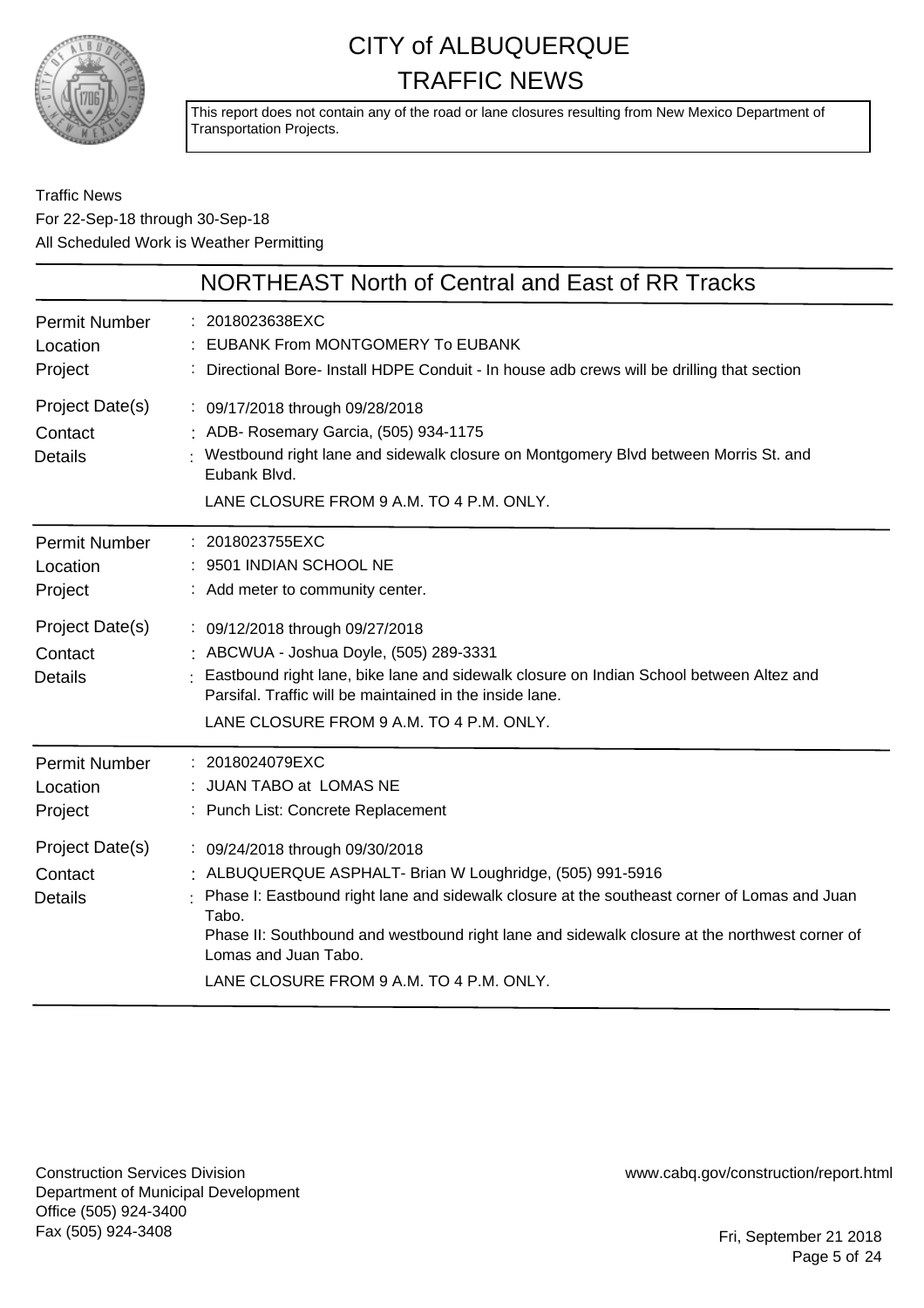

This report does not contain any of the road or lane closures resulting from New Mexico Department of Transportation Projects.

Traffic News For 22-Sep-18 through 30-Sep-18 All Scheduled Work is Weather Permitting

|                                              | NORTHEAST North of Central and East of RR Tracks                                                                                                                                                                                                                                                                                             |
|----------------------------------------------|----------------------------------------------------------------------------------------------------------------------------------------------------------------------------------------------------------------------------------------------------------------------------------------------------------------------------------------------|
| <b>Permit Number</b><br>Location<br>Project  | : 2018023586EXC<br>JUAN TABO at PETESKI NE<br>: Temporary Curb Cut.                                                                                                                                                                                                                                                                          |
| Project Date(s)<br>Contact<br><b>Details</b> | : 08/27/2018 through 11/21/2018<br>: FRANKLIN'S EARTHMOVING - Hector Perez, (505) 991-2200<br>Southbound right lane, bike lane and sidewalk closure on Juan Tabo north of Peteski. Traffic<br>will be maintained in the left lane.<br>Construction permitted between 6AM and 10PM. Closures are continuous until construction is<br>complete |
| <b>Permit Number</b><br>Location<br>Project  | : 2018024039EXC<br>JUAN TABO From CANDELARIA To JANE<br>: Sidewalk and Curb and Gutter.                                                                                                                                                                                                                                                      |
| Project Date(s)<br>Contact<br><b>Details</b> | : 09/25/2018 through 09/25/2018<br>: COA Herman Trujillo (Streets), (505) 764-1505<br>: Northbound right lane and sidewalk closure on Juan Tabo between Candelaria and Comanche.<br>LANE CLOSURE FROM 9 A.M. TO 4 P.M. ONLY.                                                                                                                 |
| <b>Permit Number</b><br>Location<br>Project  | : 2018024020EXC<br>: 7515 LOMAS BLVD NE<br>: Replace Concrete Sidewalk.                                                                                                                                                                                                                                                                      |
| Project Date(s)<br>Contact<br><b>Details</b> | : 09/24/2018 through 09/28/2018<br>: AQ CONSTRUCTION - Adrian Quintana, (505) 975-2608<br>: Westbound right lane and sidewalk closure on Lomas between Grove and Chama. Traffic will<br>be maintained in the center and left lanes.<br>LANE CLOSURE FROM 9 A.M. TO 4 P.M. ONLY.                                                              |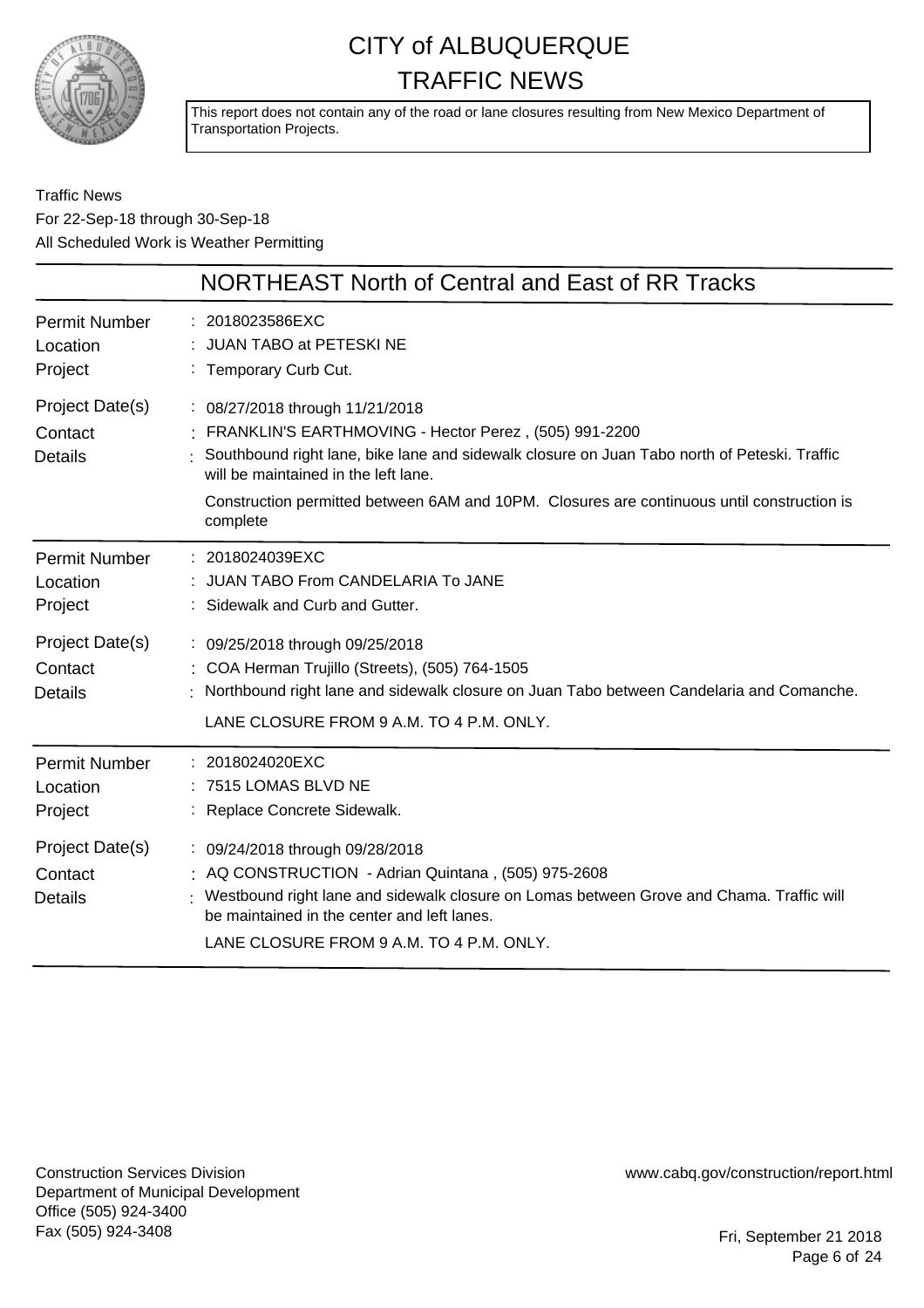

This report does not contain any of the road or lane closures resulting from New Mexico Department of Transportation Projects.

#### Traffic News For 22-Sep-18 through 30-Sep-18 All Scheduled Work is Weather Permitting

|                                              | NORTHEAST North of Central and East of RR Tracks                                                                                                                                                                                                                                                                                                          |
|----------------------------------------------|-----------------------------------------------------------------------------------------------------------------------------------------------------------------------------------------------------------------------------------------------------------------------------------------------------------------------------------------------------------|
| <b>Permit Number</b><br>Location<br>Project  | 2018023910SU<br>2211 LOMAS BLVD NE<br>: SEWER MAIN CLEANING: 2211 Lomas Blvd NE                                                                                                                                                                                                                                                                           |
| Project Date(s)<br>Contact<br><b>Details</b> | : 09/24/2018 through 09/26/2018<br>: ABCWUA - Angelo R. Baca, (505) 228-7428<br>Westbound right lane closure on Lomas between Vassar and Stanford. Traffic will be<br>maintained in the inside lanes.<br>Work will be performed between 7:00PM-11:00PM.                                                                                                   |
| <b>Permit Number</b><br>Location<br>Project  | : 2018023851EXC<br>LOUISIANA and MONTGOMERY NE<br>: Traffic Signal Detector Loop Repairs.                                                                                                                                                                                                                                                                 |
| Project Date(s)<br>Contact<br><b>Details</b> | : 09/21/2018 through 09/25/2018<br>BIXBY ELECTRIC - Bob Norton, (505) 842-5384<br>Phase 1: Southbound right lane closure on Louisiana south of Montgomery.<br>Phase 2: Southbound through lane and left turn lane closure on Louisiana south of<br>Montgomery.<br>LANE CLOSURE FROM 9 A.M. TO 4 P.M. ONLY.                                                |
|                                              | Traffic will run very slowly - Seek alternate route                                                                                                                                                                                                                                                                                                       |
| <b>Permit Number</b><br>Location<br>Project  | : 2018023979EXC<br>LOUISIANA From ARVADA To CUTLER<br>: Remove and replace signals, extend median into the intersection.                                                                                                                                                                                                                                  |
| Project Date(s)<br>Contact<br><b>Details</b> | : 09/17/2018 through 10/07/2018<br>: TLC- Mark Aragon, (505) 761-9696<br>Northbound and Southbound left lane closures on Louisiana between Arvada and Prospect.<br>Traffic will be maintained in the center and right lanes in both directions.<br>Construction permitted between 6AM and 10PM. Closures are continuous until construction is<br>complete |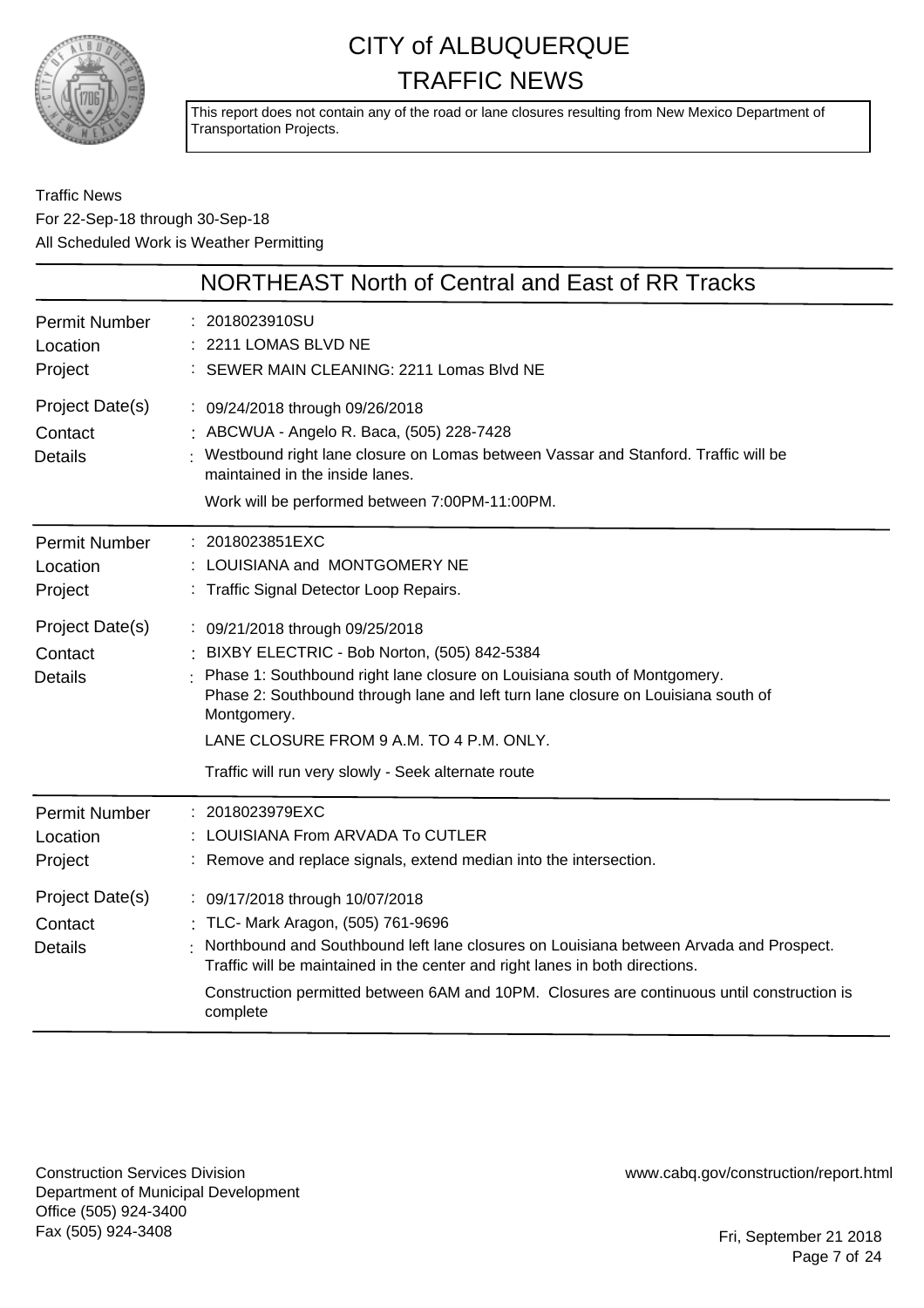

This report does not contain any of the road or lane closures resulting from New Mexico Department of Transportation Projects.

Traffic News For 22-Sep-18 through 30-Sep-18 All Scheduled Work is Weather Permitting

|                                                                | NORTHEAST North of Central and East of RR Tracks                                                                                                                                                                                                                                                                                                                                                                                                                                                                                               |
|----------------------------------------------------------------|------------------------------------------------------------------------------------------------------------------------------------------------------------------------------------------------------------------------------------------------------------------------------------------------------------------------------------------------------------------------------------------------------------------------------------------------------------------------------------------------------------------------------------------------|
| <b>Permit Number</b><br>Location<br>Project                    | : 2018023948EXC<br><b>MENAUL From MORRIS To JANE</b><br>MH R&C/Concrete                                                                                                                                                                                                                                                                                                                                                                                                                                                                        |
| Project Date(s)<br>Contact<br><b>Details</b>                   | : 09/24/2018 through 09/27/2018<br>: TLC - Daniel Gonzales , (505) 362-6690<br>: Eastbound lane closure on Frontage road north of Meanul between Morris and Jane.<br>LANE CLOSURE FROM 9 A.M. TO 4 P.M. ONLY.                                                                                                                                                                                                                                                                                                                                  |
| <b>Permit Number</b><br>Location<br>Project<br>Project Date(s) | : 2018024068EXC<br>: JEFFERSON ST From I25 To SINGER<br>: Proof Existing Duct and Fiber Placement<br>: 09/20/2018 through 09/30/2018                                                                                                                                                                                                                                                                                                                                                                                                           |
| Contact<br><b>Details</b>                                      | : ADB- Rosemary Garcia, (505) 934-1175<br>Moving operation with short term lane closures on the following street segments:<br>Northbound right lane and sidewalk closure on Jefferson St. between I25 and Singer Blvd.<br>Eastbound right lane and sidewalk closure on Singer Blvd between Jefferson St. and Office<br>Blvd.<br>Southbound parking lane and sidewalk closure on Office Blvd north of Singer Blvd.<br>Westbound parking lane and sidewalk closure on Midway PI west of Office Blvd.<br>LANE CLOSURE FROM 9 A.M. TO 4 P.M. ONLY. |
| <b>Permit Number</b><br>Location<br>Project                    | : 2018024049EXC<br>MISSION From ALEXANDER To MISSION<br>: Install Electrical feed at landscape area.                                                                                                                                                                                                                                                                                                                                                                                                                                           |
| Project Date(s)<br>Contact<br><b>Details</b>                   | : 09/24/2018 through 09/26/2018<br>: TLC - Ryan Sisson, (505) 362-7704<br>Westbound right lane closure on Mission east of Alexender. Traffic will be maintained in the<br>inside lane.<br>Construction permitted between 6AM and 10PM. Closures are continuous until construction is<br>complete                                                                                                                                                                                                                                               |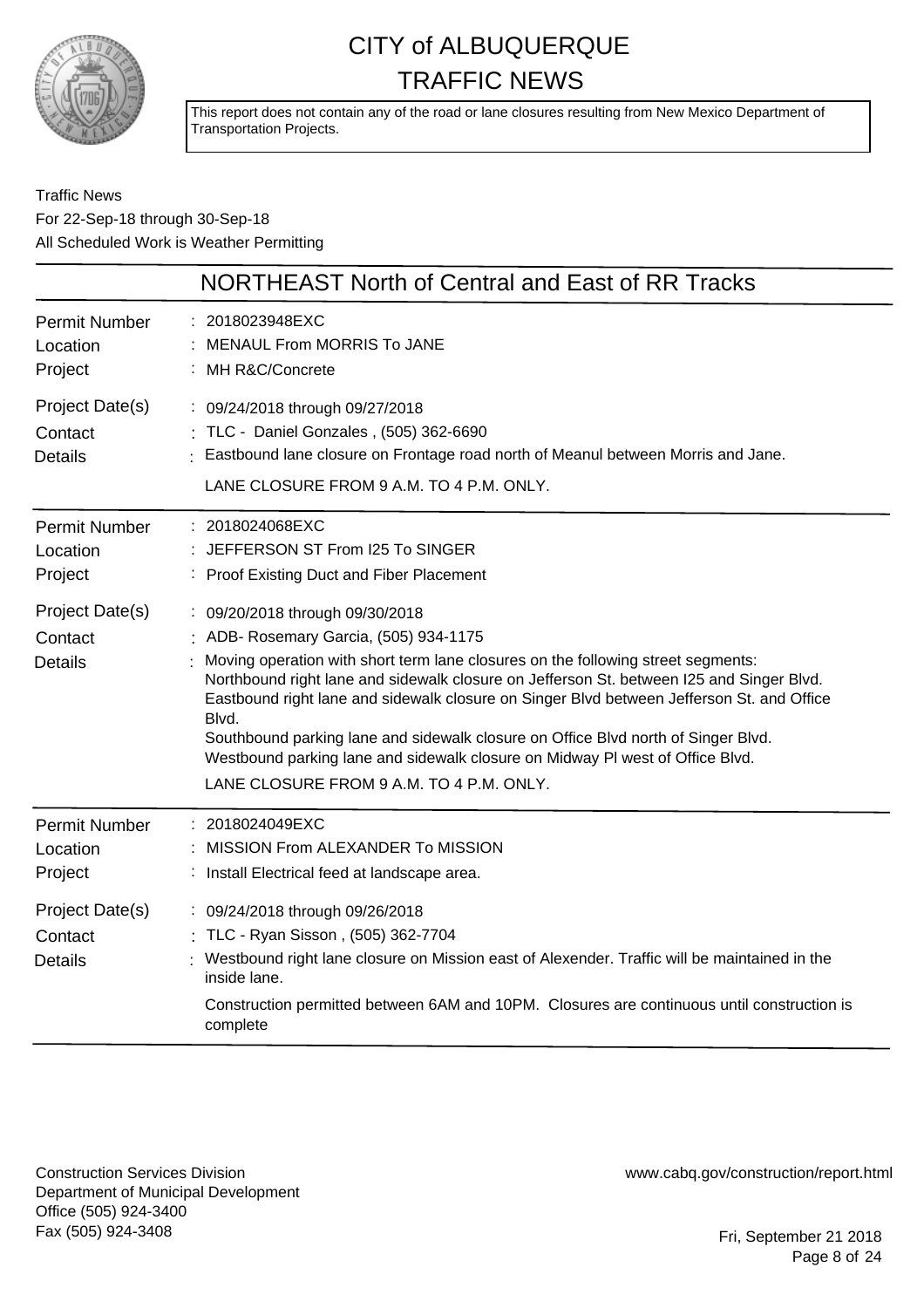

This report does not contain any of the road or lane closures resulting from New Mexico Department of Transportation Projects.

#### Traffic News For 22-Sep-18 through 30-Sep-18 All Scheduled Work is Weather Permitting

|                                                                | NORTHEAST North of Central and East of RR Tracks                                                                                                                                                                                                                                                  |
|----------------------------------------------------------------|---------------------------------------------------------------------------------------------------------------------------------------------------------------------------------------------------------------------------------------------------------------------------------------------------|
| <b>Permit Number</b><br>Location<br>Project                    | : 2018024082EXC<br>: MONTGOMERY From JUAN TABO To MONTGOMERY<br>Remove and replace drop inlet and damaged concrete                                                                                                                                                                                |
| Project Date(s)<br>Contact<br><b>Details</b>                   | : 09/24/2018 through 10/05/2018<br>: GANDYDANCER LLC - Tim Bowen, (505) 259-0931<br>Westbound right lane and sidewalk closure on Montgomery Blvd just east of Juan Tabo Blvd.<br>Construction permitted between 6AM and 10PM. Closures are continuous until construction is<br>complete           |
| <b>Permit Number</b><br>Location<br>Project<br>Project Date(s) | : 2018024053EXC<br>OSUNA To SEGO COX NE<br>: Bore New Fiber to Address.<br>: 09/24/2018 through 09/28/2018                                                                                                                                                                                        |
| Contact<br><b>Details</b>                                      | : KELLY CABLE - James Richardson, (505) 343-1144                                                                                                                                                                                                                                                  |
| <b>Permit Number</b><br>Location<br>Project                    | 2018023942EXC<br>: PENNSYLVANIA From MENAUL To PENNSYLVANIA<br>: Removal of asphalt settlement.                                                                                                                                                                                                   |
| Project Date(s)<br>Contact<br><b>Details</b>                   | : 09/19/2018 through 09/27/2018<br>: ABCWUA - Jerry Sanchez, (505) 289-3585<br>Total street closure on Pennsylvania north of Menaul at its intersection with an alley.<br>Construction permitted between 6AM and 10PM. Closures are continuous until construction is<br>complete<br>Follow detour |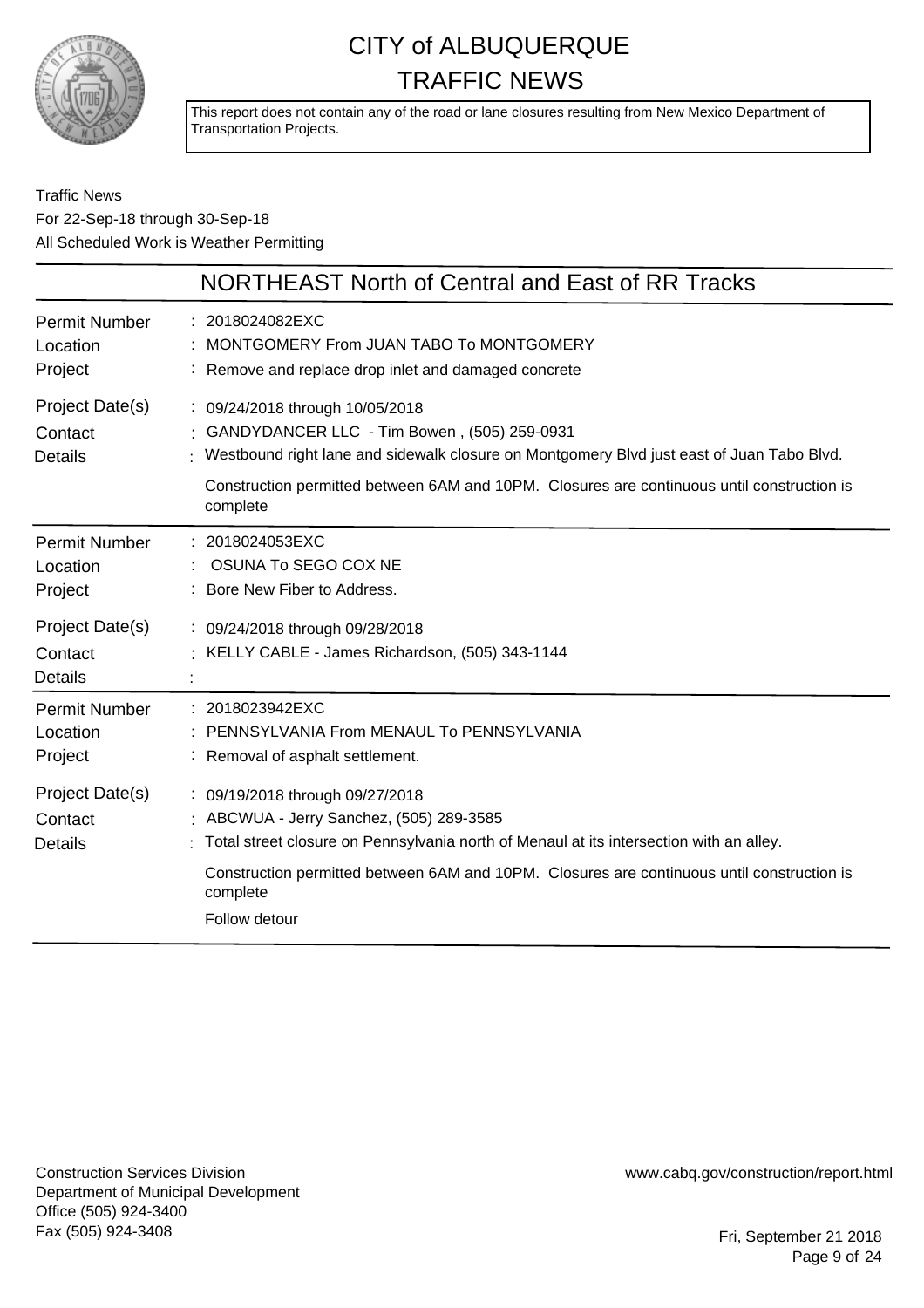

This report does not contain any of the road or lane closures resulting from New Mexico Department of Transportation Projects.

Traffic News For 22-Sep-18 through 30-Sep-18 All Scheduled Work is Weather Permitting

|                                              | NORTHEAST North of Central and East of RR Tracks                                                                                                                                                                                                                             |
|----------------------------------------------|------------------------------------------------------------------------------------------------------------------------------------------------------------------------------------------------------------------------------------------------------------------------------|
| <b>Permit Number</b><br>Location<br>Project  | : 2018024050EXC<br>9301 SAN MATEO BLVD NE<br>: New 24ft Drivepad and Curb Cut.                                                                                                                                                                                               |
| Project Date(s)<br>Contact<br><b>Details</b> | : 09/24/2018 through 09/25/2018<br>: GEOMY POHL - Kevin Pohl, (505) 681-0930<br>CONSTRUCTION PERMITTED BETWEEN 7 A.M. AND 7 P.M. ONLY<br>Contractor must coordinate with, and maintain access to, affected businesses/residents;                                             |
|                                              | emergency medical services; and existing construction                                                                                                                                                                                                                        |
| <b>Permit Number</b><br>Location<br>Project  | : 2018023868EXC<br>SAN MATEO at HAINES NE<br>: MH R&C Concrete.                                                                                                                                                                                                              |
| Project Date(s)<br>Contact<br><b>Details</b> | : 09/20/2018 through 09/23/2018<br>: TLC - Daniel Gonzales, (505) 362-6690<br>Southbound right lane and sidewalk closure on San Mateo between Haines and Hannett.<br>Total closure of Haines west of San Mateo.<br>LANE CLOSURE FROM 9 A.M. TO 4 P.M. ONLY.<br>Follow detour |
| <b>Permit Number</b><br>Location<br>Project  | 2018023972EXC<br>: VENTURA From GLENDALE To MODESTO<br>: Construct an Erosion Structure on west edge of Bike Trail.                                                                                                                                                          |
| Project Date(s)<br>Contact<br><b>Details</b> | : 09/17/2018 through 09/28/2018<br>GANDYDANCER LLC - Tim Bowen, (505) 259-0931<br>Southbound total lane and trail closure on Ventura between Glendale and Modesto.                                                                                                           |
|                                              | Follow detour<br>Construction permitted between 6AM and 10PM. Closures are continuous until construction is<br>complete                                                                                                                                                      |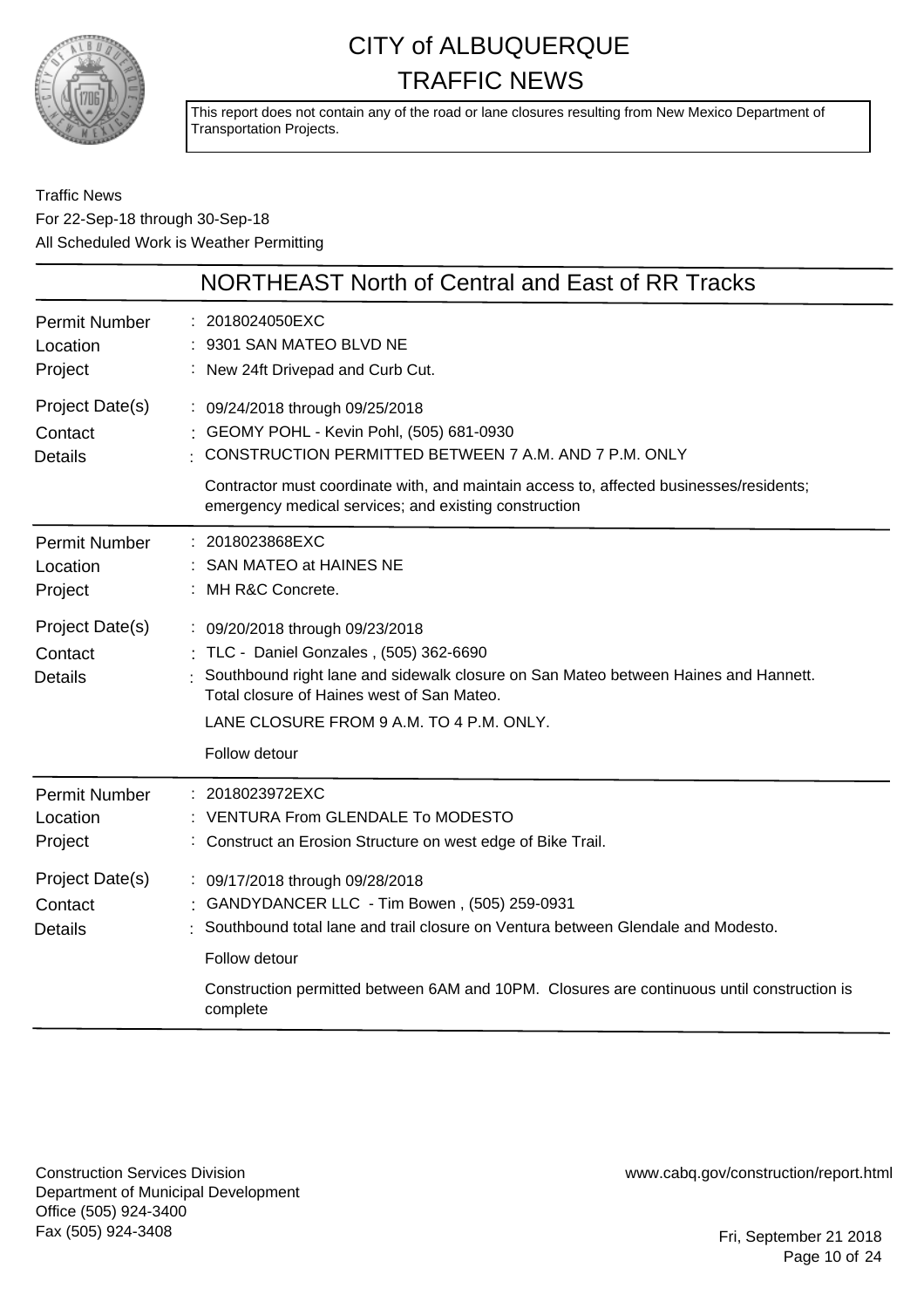

This report does not contain any of the road or lane closures resulting from New Mexico Department of Transportation Projects.

Traffic News For 22-Sep-18 through 30-Sep-18 All Scheduled Work is Weather Permitting

|                                             | NORTHEAST North of Central and East of RR Tracks                                                                                                                                                                                                                                                                                                 |
|---------------------------------------------|--------------------------------------------------------------------------------------------------------------------------------------------------------------------------------------------------------------------------------------------------------------------------------------------------------------------------------------------------|
| <b>Permit Number</b><br>Location<br>Project | : 2018024098EXC<br>: VENTURA SOUTH OF PASEO DEL NORTE<br>: Sidewalk Repair                                                                                                                                                                                                                                                                       |
| Project Date(s)<br>Contact<br>Details       | : 09/24/2018 through 09/25/2018<br>: HO CONSTRUCTION - Horacio Ortiz, (505) 873-0554<br>: Northbound right turn lane and sidewalk closure on Ventura St. at Paseo Del Norte.<br>LANE CLOSURE FROM 6 A.M. to 10 P.M. ONLY                                                                                                                         |
| <b>Permit Number</b><br>Location<br>Project | : 2018023848EXC<br>: WYOMING and MENAUL NE<br>: Traffic Signal Detector Loop Repairs.                                                                                                                                                                                                                                                            |
| Project Date(s)<br>Contact<br>Details       | : 09/24/2018 through 09/25/2018<br>: BIXBY ELECTRIC - Bob Norton, (505) 842-5384<br>: Phase 1: Northbound inside left turn lane closure on Wyoming south of Menaul.<br>Phase 2: Northbound inside right turn lane closure on Wyoming south of Menaul.<br>Closure per phase will not be simultaneous.<br>LANE CLOSURE FROM 9 A.M. TO 4 P.M. ONLY. |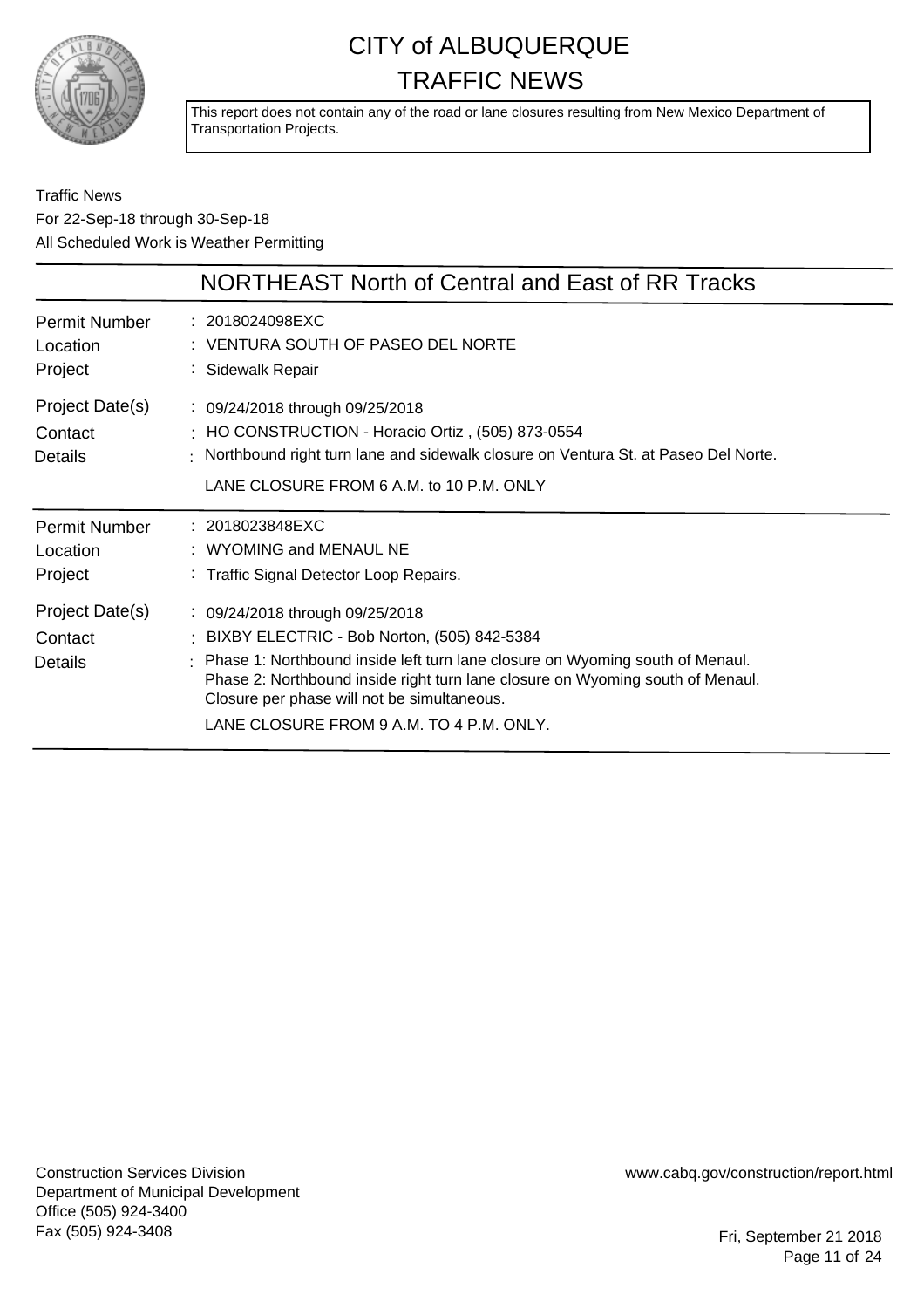

This report does not contain any of the road or lane closures resulting from New Mexico Department of Transportation Projects.

Traffic News For 22-Sep-18 through 30-Sep-18 All Scheduled Work is Weather Permitting

|                                              | NORTHEAST North of Central and East of RR Tracks                                                                                                                                                                                                                                                                                                                                                                                                                                                                                                                                                                                                                                                                                                                                                                                                                                                                                                                                                                                                                                                                                                                                                                                                                                                       |
|----------------------------------------------|--------------------------------------------------------------------------------------------------------------------------------------------------------------------------------------------------------------------------------------------------------------------------------------------------------------------------------------------------------------------------------------------------------------------------------------------------------------------------------------------------------------------------------------------------------------------------------------------------------------------------------------------------------------------------------------------------------------------------------------------------------------------------------------------------------------------------------------------------------------------------------------------------------------------------------------------------------------------------------------------------------------------------------------------------------------------------------------------------------------------------------------------------------------------------------------------------------------------------------------------------------------------------------------------------------|
| Permit Number<br>Location<br>Project         | : 2018023725EXC<br>: WYOMING From PALOMAS To WYOMING<br>: Remove & rebuild ADA ramps, install traffic signal lighting.                                                                                                                                                                                                                                                                                                                                                                                                                                                                                                                                                                                                                                                                                                                                                                                                                                                                                                                                                                                                                                                                                                                                                                                 |
| Project Date(s)<br>Contact<br><b>Details</b> | : 09/04/2018 through 09/28/2018<br>: FRANKLIN'S- Howard Ross, (505) 884-6947<br>: Phase1: Northbound and Southbound right lane and sidewalk closures on Wyoming at its<br>intersection with Palomas.<br>Closure of sidewalk in both directions will not be simultaneous.<br>Westbound lane closure with westbound traffic being maintained in the center two way left turn<br>lane on Palomas east of Wyoming.<br>Pahse 2: Northbound and Southbound left lanes and center two way left turn lane closure on<br>Wyoming at its intersection with Palomas. Traffic will be maintained in the right lanes in both<br>directions.<br>Westbound left turn lane closure on Palomas east of Wyoming.<br>Westbound inside left turn lane closure on Paseo Del Norte east of Wyoming. Traffic will be<br>maintained in the outside right turn lane.<br>9/17 Phase3: (New Phase) Northbound and Southbound right lane and sidewalk closures on<br>Wyoming at its intersection with Palomas.<br>Closure of sidewalk in both directions will not be simultaneous.<br>Eastbound lane closure with eastbound traffic being maintained in the center two way left turn<br>lane on Palomas east of Wyoming.<br>Construction permitted between 6AM and 10PM. Closures are continuous until construction is<br>complete |

Construction Services Division Department of Municipal Development Office (505) 924-3400 Fax (505) 924-3408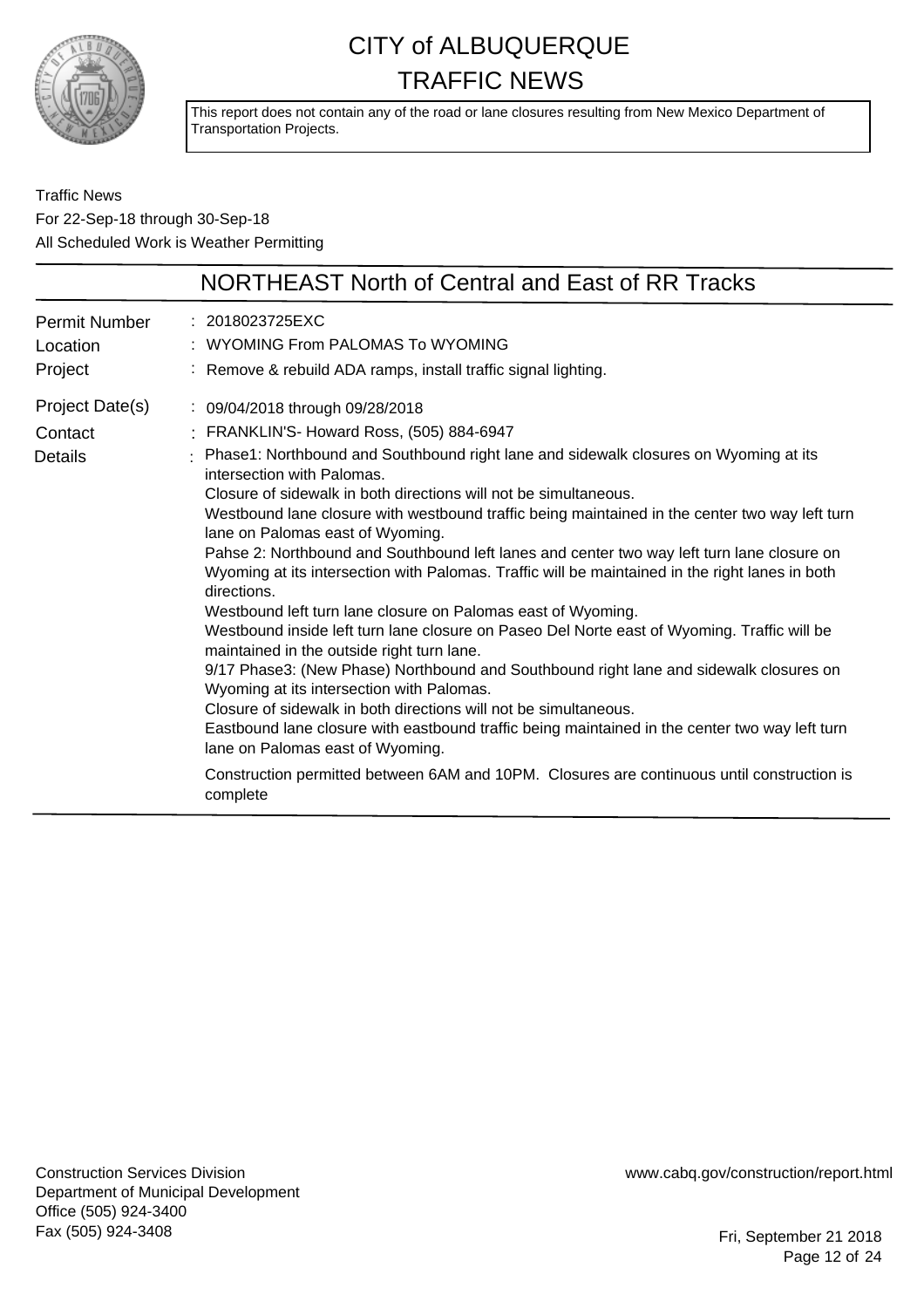

This report does not contain any of the road or lane closures resulting from New Mexico Department of Transportation Projects.

#### Traffic News For 22-Sep-18 through 30-Sep-18 All Scheduled Work is Weather Permitting

|                                                                           | NORTHWEST North of Central and West of RR Tracks                                                                                                                                                                                                                                                                                                                                                                                                                                      |
|---------------------------------------------------------------------------|---------------------------------------------------------------------------------------------------------------------------------------------------------------------------------------------------------------------------------------------------------------------------------------------------------------------------------------------------------------------------------------------------------------------------------------------------------------------------------------|
| <b>Permit Number</b><br>Location<br>Project                               | 2018023999EXC<br>211 12TH NW<br>: Remove and replace a sidewalk.                                                                                                                                                                                                                                                                                                                                                                                                                      |
| Project Date(s)<br>Contact<br><b>Details</b>                              | : 09/24/2018 through 09/28/2018<br>: ORTEGA CONSTRUCTION - Gumercindo Ortega, (505) 604-6989<br>Southbound sidewalk closure on 12th St.<br>LANE CLOSURE FROM 9 A.M. TO 4 P.M. ONLY.                                                                                                                                                                                                                                                                                                   |
| <b>Permit Number</b><br>Location<br>Project<br>Project Date(s)<br>Contact | : 2018024092EXC<br>81ST From FUJI To SEGO<br>: Place HDPE Conduit.<br>: 09/26/2018 through 10/06/2018<br>: ADB- Rosemary Garcia, (505) 934-1175                                                                                                                                                                                                                                                                                                                                       |
| <b>Details</b>                                                            | : Southbound parking lane closure on 81 St. between Seco and Fuji.<br>CONSTRUCTION PERMITTED BETWEEN 7 A.M. AND 7 P.M. ONLY                                                                                                                                                                                                                                                                                                                                                           |
| <b>Permit Number</b><br>Location<br>Project                               | : 2018023895EXC<br>: CENTRAL From COORS To 40TH<br>: Aerial Installation of Fiber Optic Cable Hardware on PNM Pole Line - NO WEEKEND WORK.                                                                                                                                                                                                                                                                                                                                            |
| Project Date(s)<br>Contact<br><b>Details</b>                              | : 09/12/2018 through 09/25/2018<br>: RUTHERFORD DIVERSIED INDUSTRIES INC - Jim Crotts, (520) 975-8316<br>Eastbound right lane and sidewalk closure on Central Ave from Coors Blvd to 60th St. and<br>westbound right lane and sidewalk closure on Central Ave from 60th St. to 40th St.<br>9/24-9/25 Mobile Truck Arrow Board operation on Central between Coors and 60th.<br>Eastbound lane closure from 9 A.M. to 10 P.M. and westbound lane closure from 6 A.M. to 4<br>P.M. only. |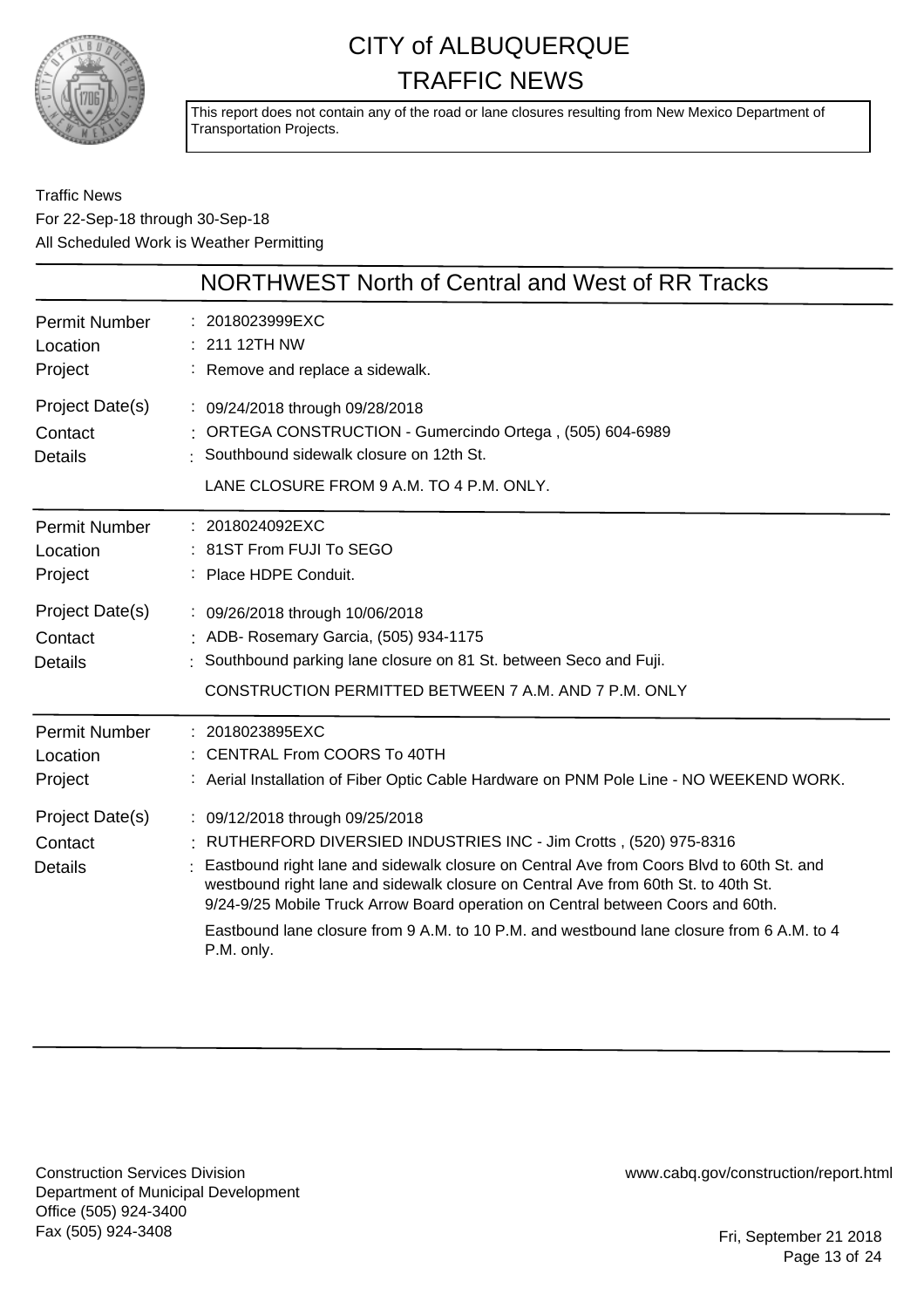

This report does not contain any of the road or lane closures resulting from New Mexico Department of Transportation Projects.

#### Traffic News For 22-Sep-18 through 30-Sep-18 All Scheduled Work is Weather Permitting

| NORTHWEST North of Central and West of RR Tracks                                                                                                                                                                                                                                                                                                                                                                                                                                               |
|------------------------------------------------------------------------------------------------------------------------------------------------------------------------------------------------------------------------------------------------------------------------------------------------------------------------------------------------------------------------------------------------------------------------------------------------------------------------------------------------|
| : 2018023903EXC<br>: EAGLE RANCH From COORS To ALL SAINTS<br>: Directional Bore- Install HDPE Conduit                                                                                                                                                                                                                                                                                                                                                                                          |
| : 09/12/2018 through 09/22/2018<br>: ADB- Rosemary Garcia, (505) 934-1175<br>Northbound right lane and sidewalk closure on Eagle Ranch Rd between Coors Blvd and All<br>Saints Rd. NB traffic will be reduced to one lane.<br>LANE CLOSURE FROM 6 A.M. to 4 P.M. ONLY                                                                                                                                                                                                                          |
| : 2018023959EXC<br>: GOLF COURSE FROM COUNTY LINE TO GREENE<br>: Directional Bore Install HDPE Conduit                                                                                                                                                                                                                                                                                                                                                                                         |
| : 09/17/2018 through 09/30/2018<br>: ADB- Rosemary Garcia, (505) 934-1175<br>Phase I: Northbound right lane, bike lane, and sidewalk closure on Golf Course Rd between<br>Irving Blvd and McMahon Blvd.<br>Phase II: Northbound right lane, bike lane, and sidewalk closure on Golf Course Rd between<br>Green Ave and Irving Blvd.<br>Northbound traffic will be reduced to one lane.<br>LANE CLOSURE FROM 6 A.M. to 4 P.M. ONLY<br>WATCH FOR BIKES! BICYCLISTS ARE ALLOWED USE OF FULL LANE. |
|                                                                                                                                                                                                                                                                                                                                                                                                                                                                                                |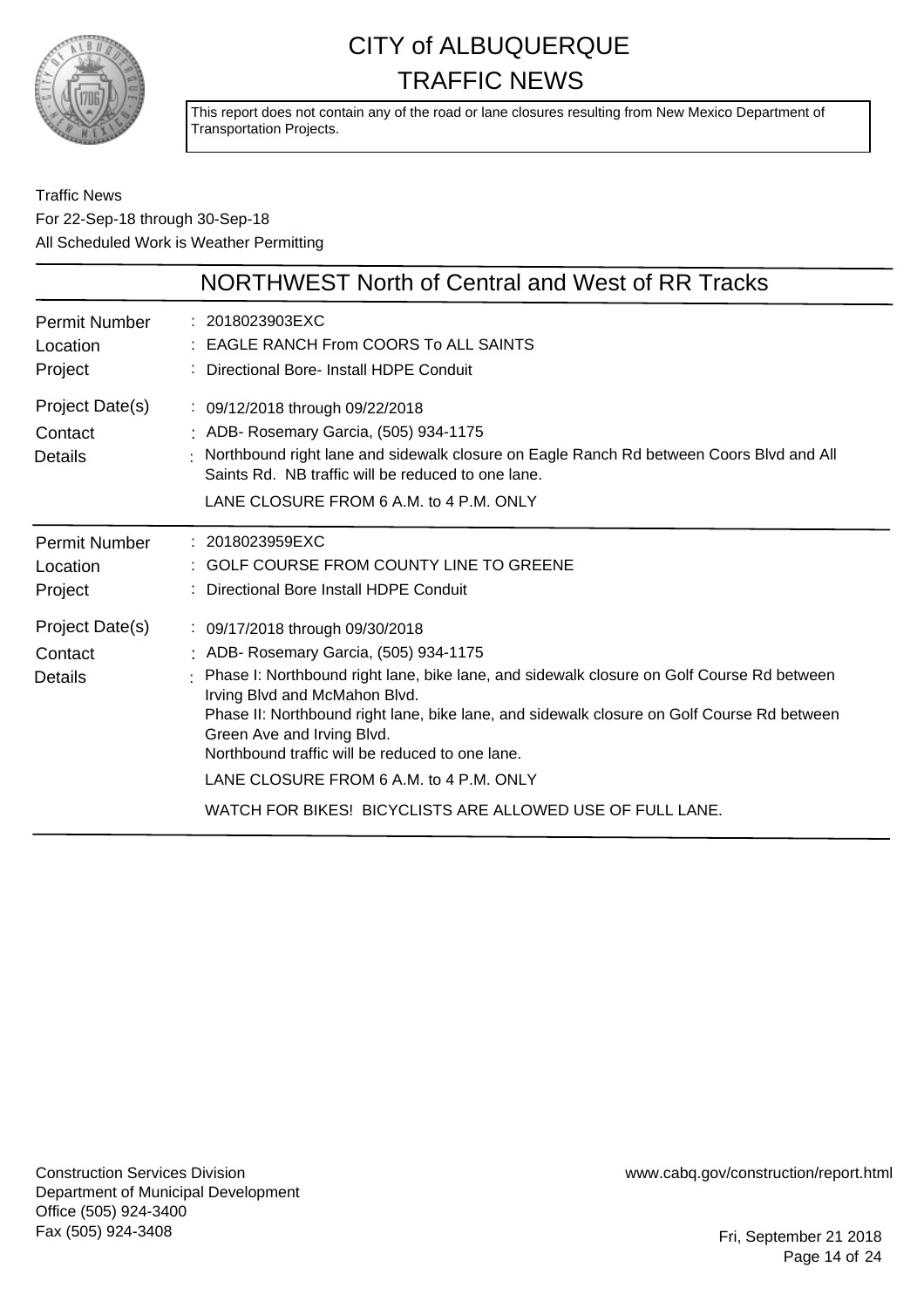

This report does not contain any of the road or lane closures resulting from New Mexico Department of Transportation Projects.

Traffic News For 22-Sep-18 through 30-Sep-18 All Scheduled Work is Weather Permitting

|                                              | NORTHWEST North of Central and West of RR Tracks                                                                                                                                                                                                                                                                                                                                                                                                                                                                                                                                                                         |
|----------------------------------------------|--------------------------------------------------------------------------------------------------------------------------------------------------------------------------------------------------------------------------------------------------------------------------------------------------------------------------------------------------------------------------------------------------------------------------------------------------------------------------------------------------------------------------------------------------------------------------------------------------------------------------|
| <b>Permit Number</b><br>Location<br>Project  | $: 2018024090$ EXC<br>: TAYLOR RANCH, LA ORILLA, MONTANO<br>: Fiber Placement                                                                                                                                                                                                                                                                                                                                                                                                                                                                                                                                            |
| Project Date(s)<br>Contact<br><b>Details</b> | : 09/25/2018 through 10/01/2018<br>: ADB- Rosemary Garcia, (505) 934-1175<br>Mobile shadow truck operation on the following streets:<br>Phase I: Southbound Taylor Ranch Rd. between La Orilla Rd. and Montano Rd.<br>Phase II: Westbound La Orilla Rd. between Coors Blvd and Taylor Ranch Rd.<br>Phase III: Westbound Montano Rd. between Taylor Ranch Rd. and San Ildefonso.<br>Phase IV: Westbound right lane, bike lane, and sidewalk closure on Montano Rd. between San<br>Ildefonso Dr. and Whiteman Dr.<br>LANE CLOSURE FROM 6 A.M. to 10 P.M. ONLY<br>WATCH FOR BIKES! BICYCLISTS ARE ALLOWED USE OF FULL LANE. |
| <b>Permit Number</b><br>Location<br>Project  | : 2018023898EXC<br>: LA ORILLA From COORS To TAYLOR RANCH NW<br>: Directional Bore- Install HDPE Conduit                                                                                                                                                                                                                                                                                                                                                                                                                                                                                                                 |
| Project Date(s)<br>Contact<br><b>Details</b> | : 09/11/2018 through 09/22/2018<br>: ADB- Rosemary Garcia, (505) 934-1175<br>Westbound thru lane, bike lane, and sidewalk closure on La Orilla Rd. between Coors Blvd and<br>Golf Course Rd. Westbound traffic will be reduced to one lane.<br>(9/19): Eastbound right thru lane, turn lane, and sidewalk closure at the southwest corner of<br>Golf Course Rd and La Orilla Rd.<br>LANE CLOSURE FROM 6 A.M. to 10 P.M. ONLY<br>WATCH FOR BIKES! BICYCLISTS ARE ALLOWED USE OF FULL LANE.                                                                                                                                |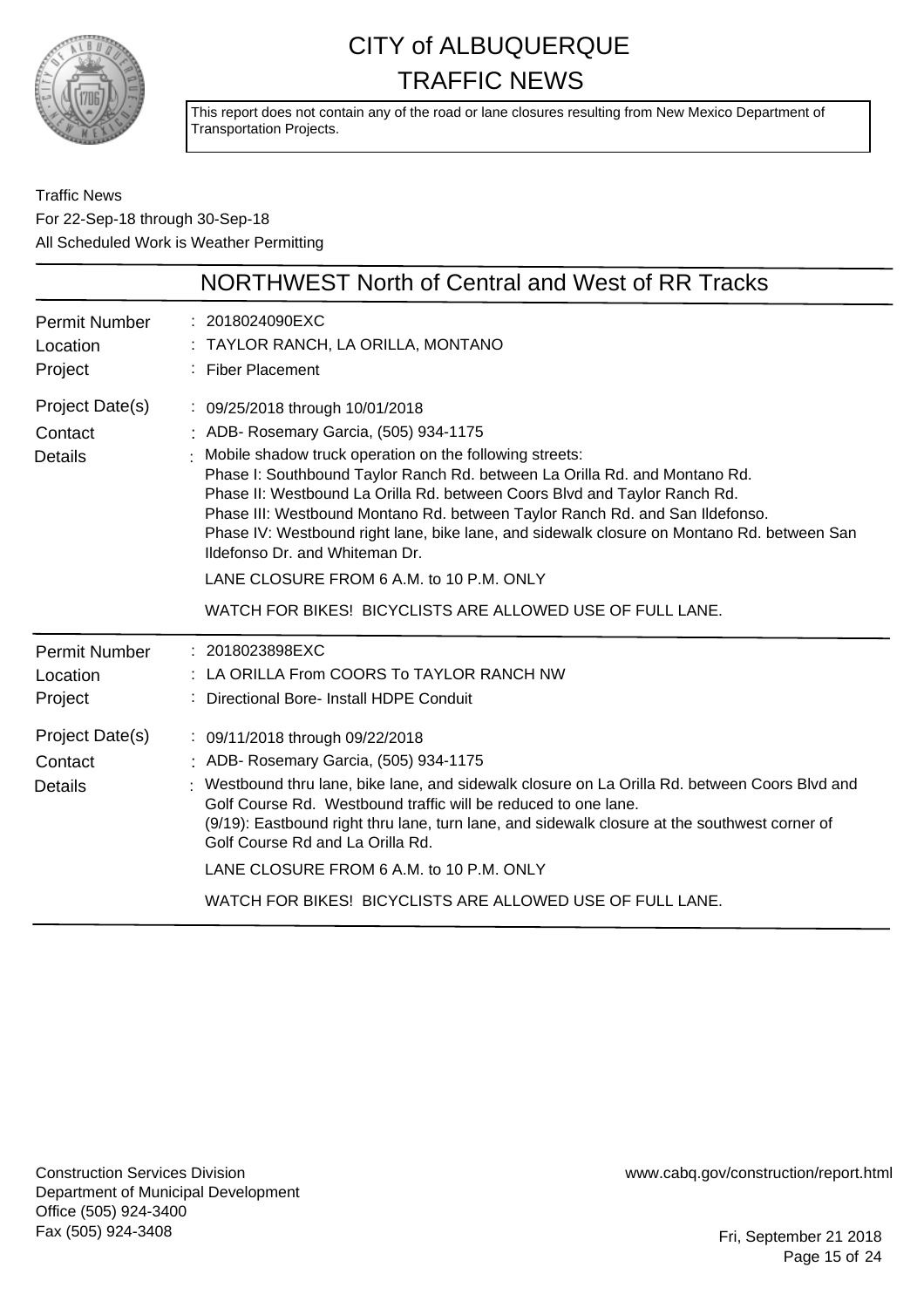

This report does not contain any of the road or lane closures resulting from New Mexico Department of Transportation Projects.

Traffic News For 22-Sep-18 through 30-Sep-18 All Scheduled Work is Weather Permitting

|                                             | NORTHWEST North of Central and West of RR Tracks                                                                                                                                                                                                                                                                                                     |
|---------------------------------------------|------------------------------------------------------------------------------------------------------------------------------------------------------------------------------------------------------------------------------------------------------------------------------------------------------------------------------------------------------|
| <b>Permit Number</b><br>Location<br>Project | : 2018024088EXC<br>$: 1400$ LOMAS BLVD NW<br>: Construct Median Bicycle Crossing                                                                                                                                                                                                                                                                     |
| Project Date(s)<br>Contact<br>Details       | : 09/24/2018 through 10/04/2018<br>: TLC- Mark Aragon, (505) 761-9696<br>: East and westbound inside lane and left turn lane closure on Lomas Blvd between 12th St. and<br>16th St. Traffic will be reduced to one lane in each direction.<br>Construction permitted between 6AM and 10PM. Closures are continuous until construction is<br>complete |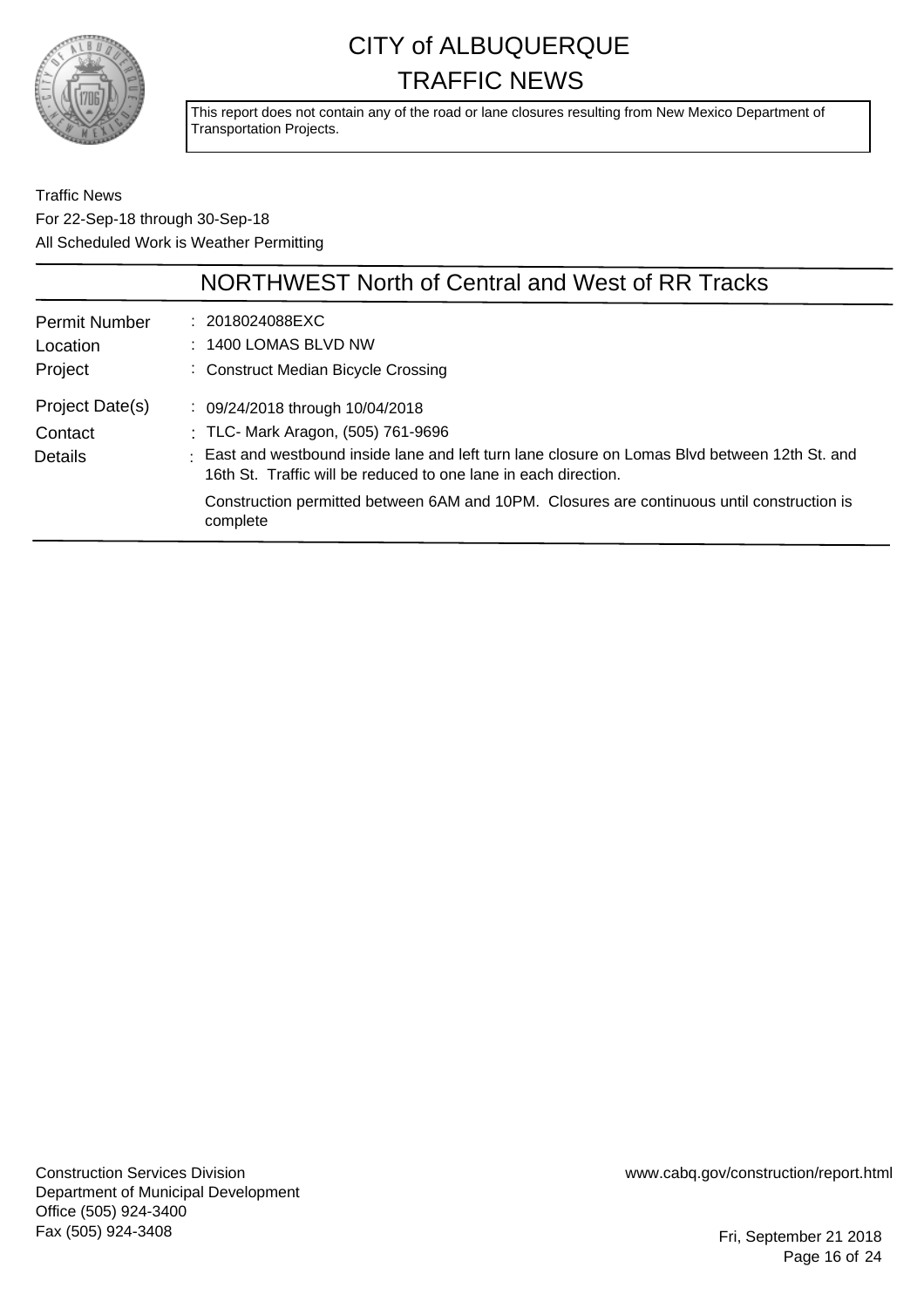

This report does not contain any of the road or lane closures resulting from New Mexico Department of Transportation Projects.

#### Traffic News For 22-Sep-18 through 30-Sep-18 All Scheduled Work is Weather Permitting

|                                              | <b>SOUTHEAST South of Central and East of RR Tracks</b>                                                                                                                                                                                                                                                                                                                                                                                                            |
|----------------------------------------------|--------------------------------------------------------------------------------------------------------------------------------------------------------------------------------------------------------------------------------------------------------------------------------------------------------------------------------------------------------------------------------------------------------------------------------------------------------------------|
| <b>Permit Number</b><br>Location<br>Project  | 2018020329SE<br>COAL From SPRUCE To RICHMOND                                                                                                                                                                                                                                                                                                                                                                                                                       |
| Project Date(s)<br>Contact<br><b>Details</b> | : 09/22/2018 through 09/22/2018<br>: ALBUQUERQUE JESUS PARADE-Maria G. Benavidez, (505) 304-9865<br>From 10:00am to 12:00 on 9/22:<br>Eastbound right lane, bike lane and sidewalk closure on Coal between Spruce and Girard<br>extending southbound closure on Girard to Monterey. Total closure on Monterey between<br>Girard and Richmond.<br>Traffic on Coal will be maintained in the left lane.<br>WATCH FOR BIKES! BICYCLISTS ARE ALLOWED USE OF FULL LANE. |
|                                              | APD rolling operation on all major intersections on Coal from Spruce to Girard and from Girard<br>to Monterey. Participants must maintain close group; Truck at back for protection.                                                                                                                                                                                                                                                                               |
| Permit Number<br>Location<br>Project         | : 2018024002EXC<br>1011 COAL AVE SE<br>Service Leak                                                                                                                                                                                                                                                                                                                                                                                                                |
| Project Date(s)<br>Contact<br><b>Details</b> | : 09/16/2018 through 09/24/2018<br>: ABCWUA - Paul Sanchez, (505) 289-3546<br>Eastbound left lane closure on Coal at its intersection with Mulberry.<br>Construction permitted between 6AM and 10PM. Closures are continuous until construction is<br>complete                                                                                                                                                                                                     |
| <b>Permit Number</b><br>Location<br>Project  | : 2018022465EXC<br>GIBSON From SOUTH DIVERSION CHANNEL To I25 RAMP<br>Retrofit LED fixtures to streetlights.                                                                                                                                                                                                                                                                                                                                                       |
| Project Date(s)<br>Contact<br><b>Details</b> | : 07/16/2018 through 09/28/2018<br>: B & D- Felipe Varela, (505) 299-4464<br>Eastbound and westbound right lane and sidewalk closures on Gibson Blvd under I25. Closures<br>will not be simultaneous.<br>LANE CLOSURE FROM 9 A.M. TO 4 P.M. ONLY.                                                                                                                                                                                                                  |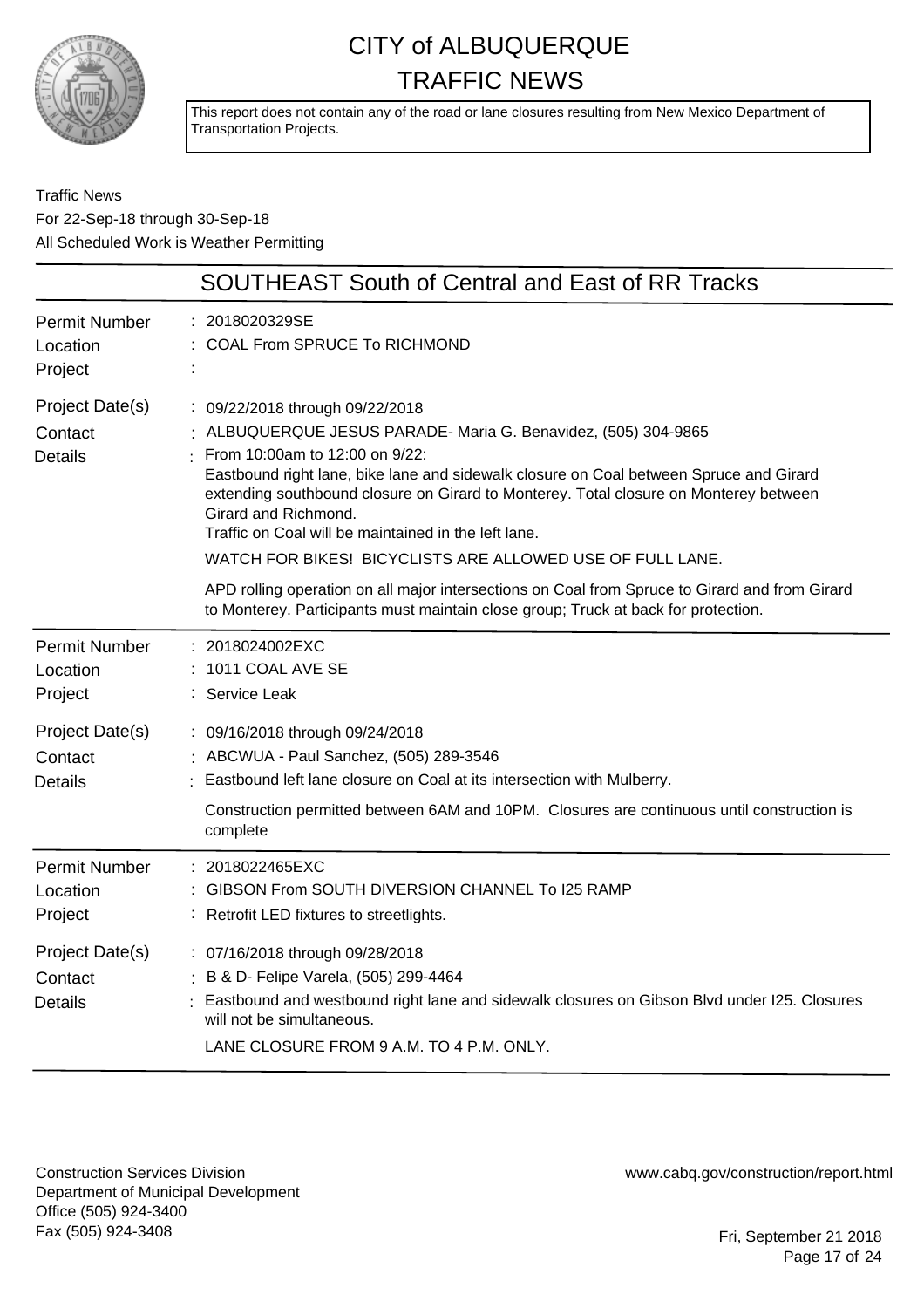

This report does not contain any of the road or lane closures resulting from New Mexico Department of Transportation Projects.

Traffic News For 22-Sep-18 through 30-Sep-18 All Scheduled Work is Weather Permitting

|                                              | <b>SOUTHEAST South of Central and East of RR Tracks</b>                                                                                                                                                                                                                        |
|----------------------------------------------|--------------------------------------------------------------------------------------------------------------------------------------------------------------------------------------------------------------------------------------------------------------------------------|
| <b>Permit Number</b><br>Location<br>Project  | : 2018023980EXC<br>WESTSIDE at GOLF COURSE SE<br>: Manhole Rehab.                                                                                                                                                                                                              |
| Project Date(s)<br>Contact<br><b>Details</b> | : 09/20/2018 through 09/26/2018<br>: FRANKLINS - Jeff Armstrong, (505) 234-1722<br>: Westbound right lane and sidewalk closure on Westside west of Golf Course. Traffic will be<br>maintained in the left lane.<br>LANE CLOSURE FROM 9 A.M. TO 4 P.M. ONLY.                    |
| Permit Number<br>Location<br>Project         | : 2018024062EXC<br>: ALLEY AT 518 & 520 IRON AVE SE<br>: Replace Gas Service.                                                                                                                                                                                                  |
| Project Date(s)<br>Contact<br><b>Details</b> | : 09/25/2018 through 10/04/2018<br>: NM GAS - Steve Baca, (505) 401-7540<br>Eastbound parking lane and sidewalk closure on Iron between Edith and Walter.<br>Alley closure south of Iron between Edith and Walter.<br>LANE CLOSURE FROM 9 A.M. TO 4 P.M. ONLY.                 |
| <b>Permit Number</b><br>Location<br>Project  | : 2018024006SE<br>: UNIVERSITY From AVENIDA CESAR CHAVEZ To COAL                                                                                                                                                                                                               |
| Project Date(s)<br>Contact<br><b>Details</b> | : 09/23/2018 through 09/23/2018<br>: ALS ASSOCIATION NEW MEXICO CHAPTER- Katie Crouch, (505) 323-6348<br>: 2018 Albuquerque Walk to Defeat ALS.<br>Right lane closures around Isotopes Park on University, Coal, Buena Vista, and Avenida Cesar<br>Chavez.<br>7 A.M. to 2 P.M. |
|                                              | EXPECT DELAYS AND WATCH FOR PEDESTRIANS.                                                                                                                                                                                                                                       |

Construction Services Division Department of Municipal Development Office (505) 924-3400 Fax (505) 924-3408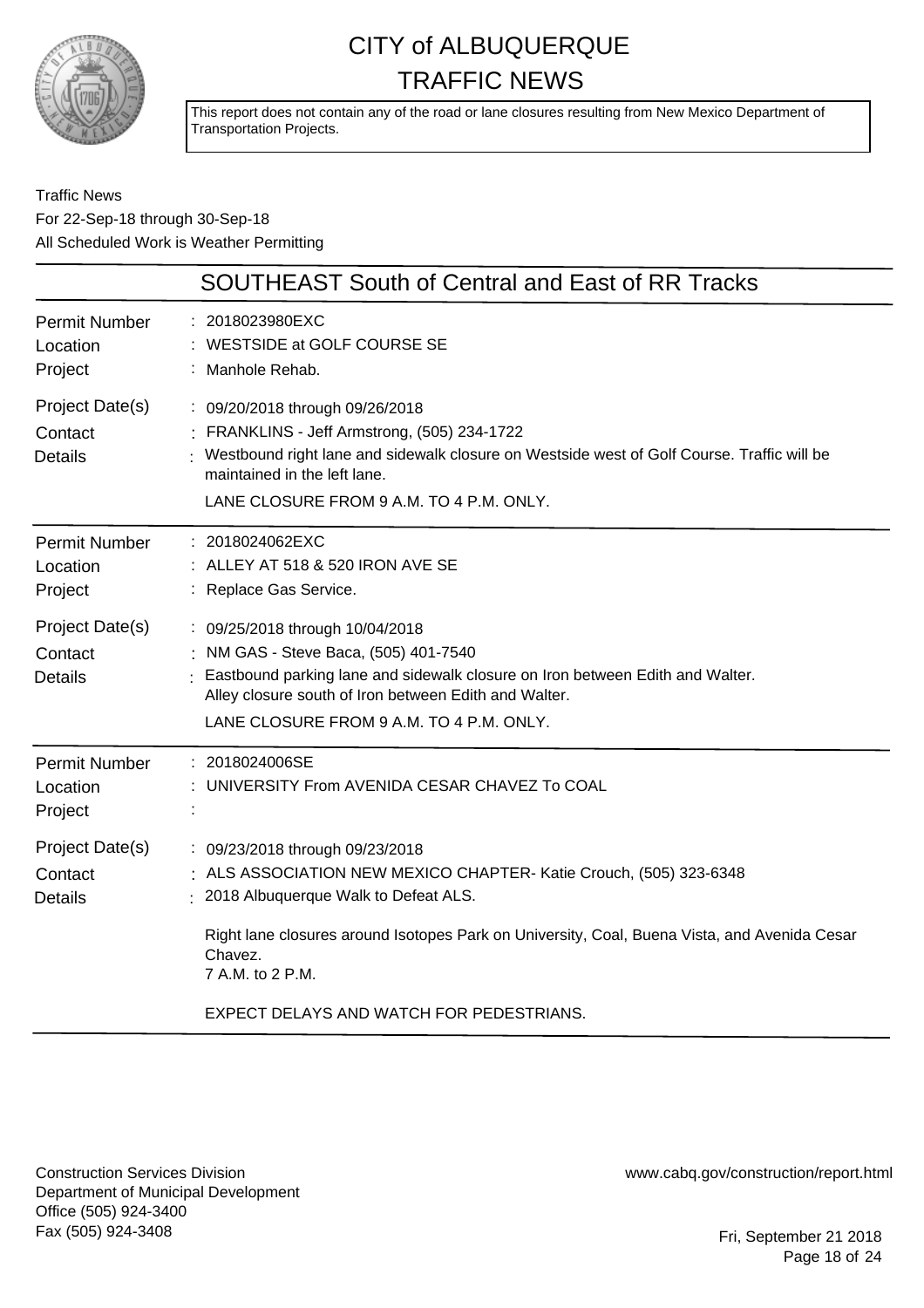

This report does not contain any of the road or lane closures resulting from New Mexico Department of Transportation Projects.

Traffic News For 22-Sep-18 through 30-Sep-18 All Scheduled Work is Weather Permitting

|                                              | <b>SOUTHEAST South of Central and East of RR Tracks</b>                                                                                                                                                                                                                        |
|----------------------------------------------|--------------------------------------------------------------------------------------------------------------------------------------------------------------------------------------------------------------------------------------------------------------------------------|
| <b>Permit Number</b><br>Location<br>Project  | : 2018024052EXC<br>$:$ YALE at SUNPORT<br>: Bore to Place CTL Fiber to Address.                                                                                                                                                                                                |
| Project Date(s)<br>Contact<br><b>Details</b> | $\therefore$ 09/24/2018 through 09/27/2018<br>: KELLY CABLE - Dale Lester, (505) 343-1144<br>: Eastbound lane closure with eastbound traffic being maintained in the center of road on George<br>between Airport Service and Yale.<br>LANE CLOSURE FROM 9 A.M. TO 4 P.M. ONLY. |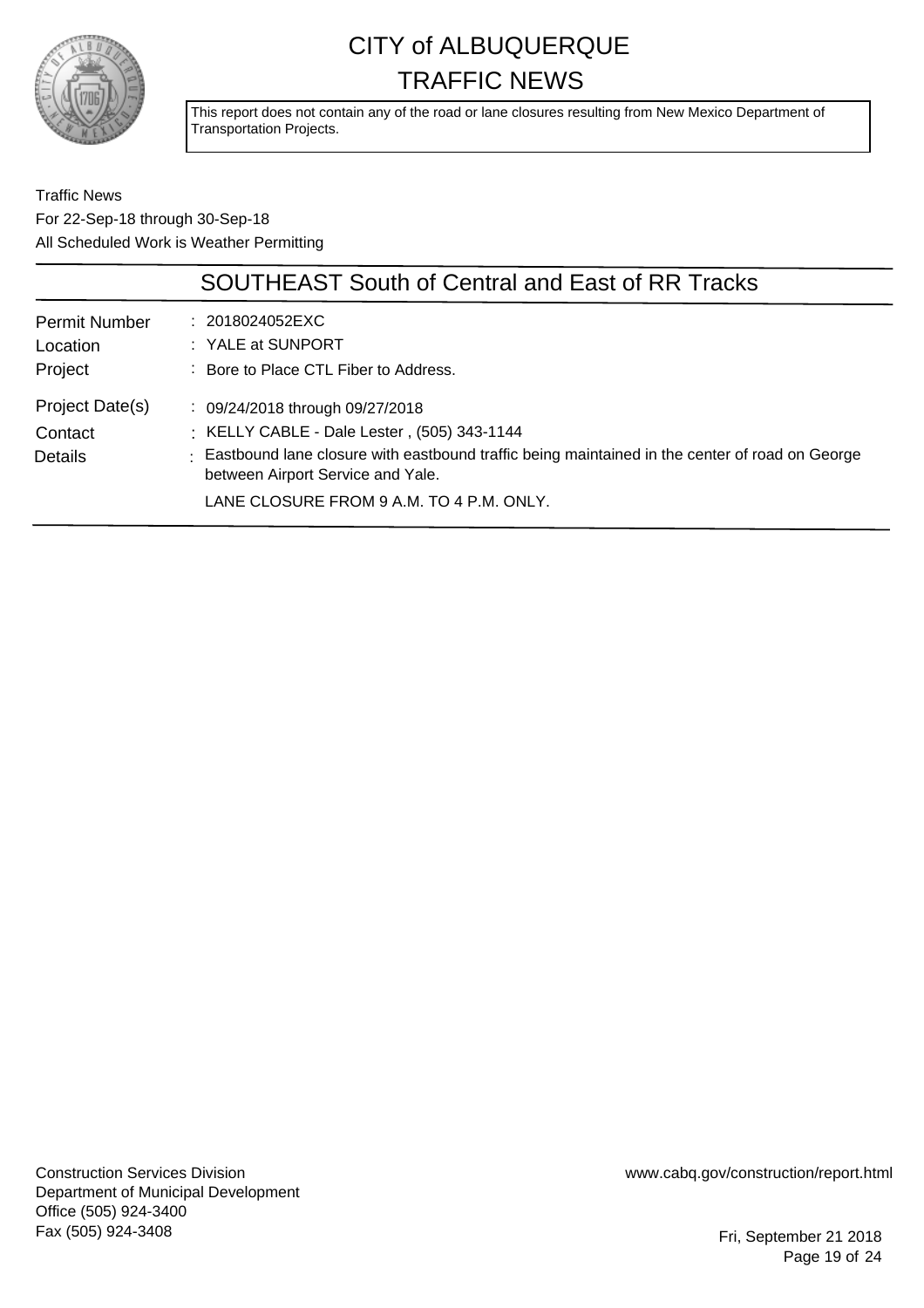

This report does not contain any of the road or lane closures resulting from New Mexico Department of Transportation Projects.

Traffic News For 22-Sep-18 through 30-Sep-18 All Scheduled Work is Weather Permitting

|                                              | <b>SOUTHWEST South of Central and West of RR Tracks</b>                                                                                                                                                                                                                                                                                                                                                                                                                                                                                                                                              |
|----------------------------------------------|------------------------------------------------------------------------------------------------------------------------------------------------------------------------------------------------------------------------------------------------------------------------------------------------------------------------------------------------------------------------------------------------------------------------------------------------------------------------------------------------------------------------------------------------------------------------------------------------------|
| <b>Permit Number</b><br>Location<br>Project  | : 2018024015EXC<br>2ND at LEAD SW<br>: Splice Existing Fiber Cable.                                                                                                                                                                                                                                                                                                                                                                                                                                                                                                                                  |
| Project Date(s)<br>Contact<br><b>Details</b> | : 09/25/2018 through 09/26/2018<br>: CABLECOM - Eugene Gonzales, (505) 604-4101<br>: Phase 1: Southbound right turn lane and sidewalk closure on 2nd St. north of Lead.<br>Phase 2: Northbound parking lane and sidewalk closure on 3rd St. north of Lead.<br>LANE CLOSURE FROM 11 P.M. TO 6 A.M. ONLY                                                                                                                                                                                                                                                                                               |
| <b>Permit Number</b><br>Location<br>Project  | : 2018024101EXC<br>: 2ND and 3RD Between CENTRAL and GOLD<br>: Landscape and Irrigation for COA Parks Project.                                                                                                                                                                                                                                                                                                                                                                                                                                                                                       |
| Project Date(s)<br>Contact<br><b>Details</b> | : 09/24/2018 through 12/20/2018<br>: LEE LANDSCAPES - Lee Scott, (505) 822-8722<br>Phase 1: Northbound right land sidewalk closure with northbound traffic being maintained in the<br>center left turn lane on 3rd St. between Gold and Central.<br>Phase 2: Southbound total closure on 2nd St. between Central and Gold with southbound traffic<br>being maintained in center of the road. Only after approval from ABQ RIDE.<br>Phase 3: Total closure on 2nd St. between Central and Gold as needed with approval from ABQ<br>RIDE.<br>LANE CLOSURE FROM 9 A.M. TO 4 P.M. ONLY.<br>Follow detour |
| <b>Permit Number</b><br>Location<br>Project  | : 2018021954EXC<br>3RD From MARQUETTE To TIJERAS<br>: CIVIC PLAZA SUMMER EVENTS                                                                                                                                                                                                                                                                                                                                                                                                                                                                                                                      |
| Project Date(s)<br><b>Details</b>            | : 06/13/2018 through 09/28/2018<br>: Continuous total closure of 3rd St. between Tijeras Ave and Marquette Ave.<br>Follow Detour.                                                                                                                                                                                                                                                                                                                                                                                                                                                                    |

Construction Services Division Department of Municipal Development Office (505) 924-3400 Fax (505) 924-3408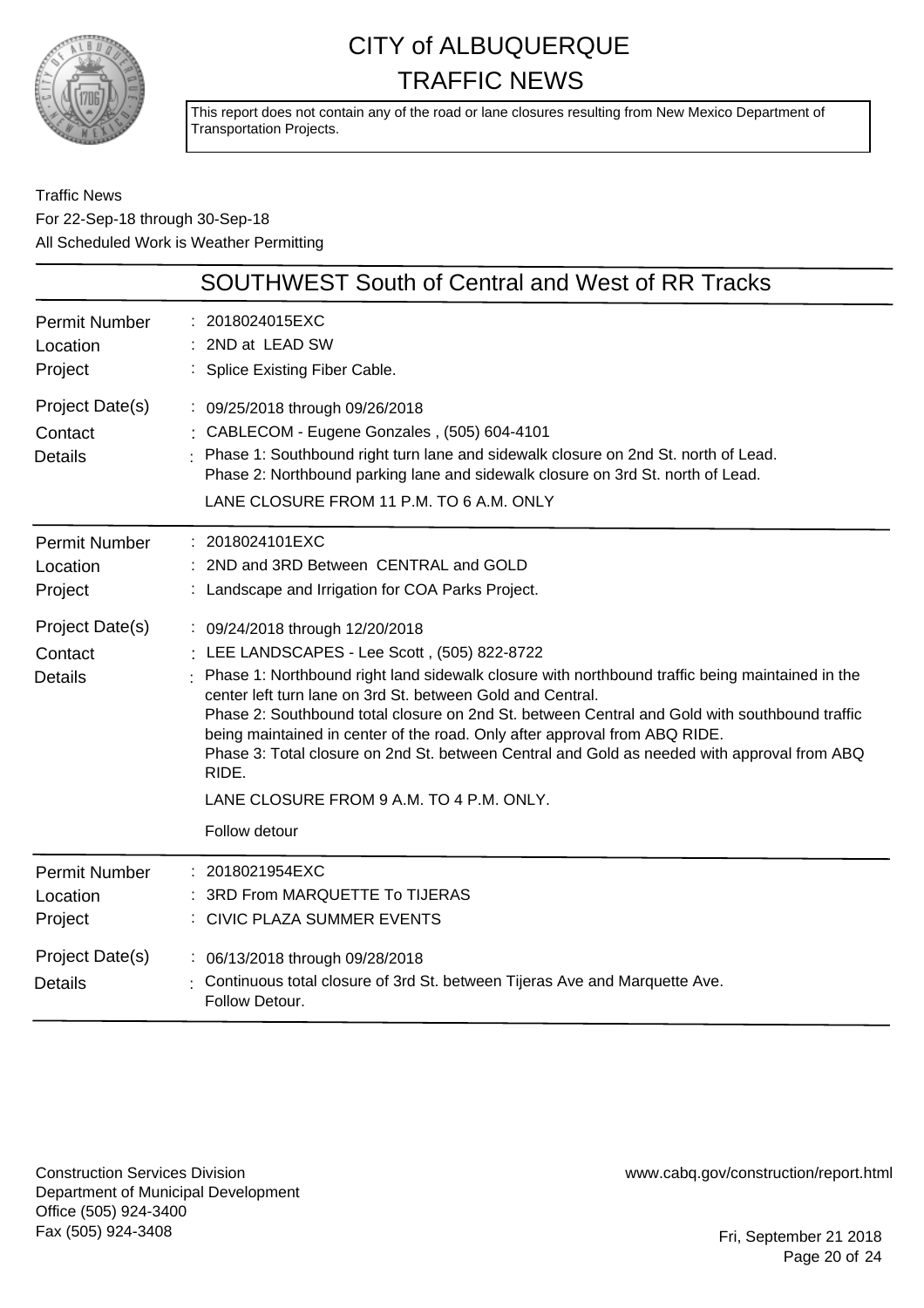

This report does not contain any of the road or lane closures resulting from New Mexico Department of Transportation Projects.

Traffic News For 22-Sep-18 through 30-Sep-18 All Scheduled Work is Weather Permitting

|                                              | <b>SOUTHWEST South of Central and West of RR Tracks</b>                                                                                                                                                                                                                                                                                                                                                                                                                                                                               |
|----------------------------------------------|---------------------------------------------------------------------------------------------------------------------------------------------------------------------------------------------------------------------------------------------------------------------------------------------------------------------------------------------------------------------------------------------------------------------------------------------------------------------------------------------------------------------------------------|
| <b>Permit Number</b><br>Location<br>Project  | : 2018023955EXC<br>: 5TH From STOVER To COAL<br>Place Conduit and Fiber.                                                                                                                                                                                                                                                                                                                                                                                                                                                              |
| Project Date(s)<br>Contact<br><b>Details</b> | : 09/17/2018 through 09/23/2018<br>: LIGHT CONNECTIONS - Steve Litle, (303) 809-7696<br>Northbound right lane and sidewalk closure on 5th St. between Stover and Coal.<br>LANE CLOSURE FROM 9 A.M. TO 4 P.M. ONLY.                                                                                                                                                                                                                                                                                                                    |
| <b>Permit Number</b><br>Location<br>Project  | : 2018023938EXC<br>: CENTRAL From 98TH To CENTRAL<br>: Install Driveway Entrance to Mercado Camino 66 Project off Central Ave.                                                                                                                                                                                                                                                                                                                                                                                                        |
| Project Date(s)<br>Contact<br><b>Details</b> | : 09/19/2018 through 10/04/2018<br>: FRANKLIN'S EARTHMOVING - Hector Perez, (505) 991-2200<br>Eastbound right lane closure on Central between 102nd St. and 98th St. Traffic will be<br>maintained in the left lane.<br>Construction permitted between 6AM and 10PM. Closures are continuous until construction is<br>complete                                                                                                                                                                                                        |
| <b>Permit Number</b><br>Location<br>Project  | : 2018023941EXC<br>CENTRAL From 40TH To 12TH<br>: TLC Punch List - Replacing Concrete.                                                                                                                                                                                                                                                                                                                                                                                                                                                |
| Project Date(s)<br>Contact<br><b>Details</b> | : 09/12/2018 through 09/28/2018<br>BRADBURY STAMM- Travis Chavez, (505) 589-8025<br>Phase 1: Eastbound and Westbound right lane and sidewalk closures on Central between 40th<br>St. and Tingley. Traffic will be maintained in the inside left lanes in both directions. Closure on<br>both sides of the street will not be simultaneous.<br>Phase 2: Westbound parking lane and sidewalk closure on Central east of Kent.<br>Construction permitted between 6AM and 10PM. Closures are continuous until construction is<br>complete |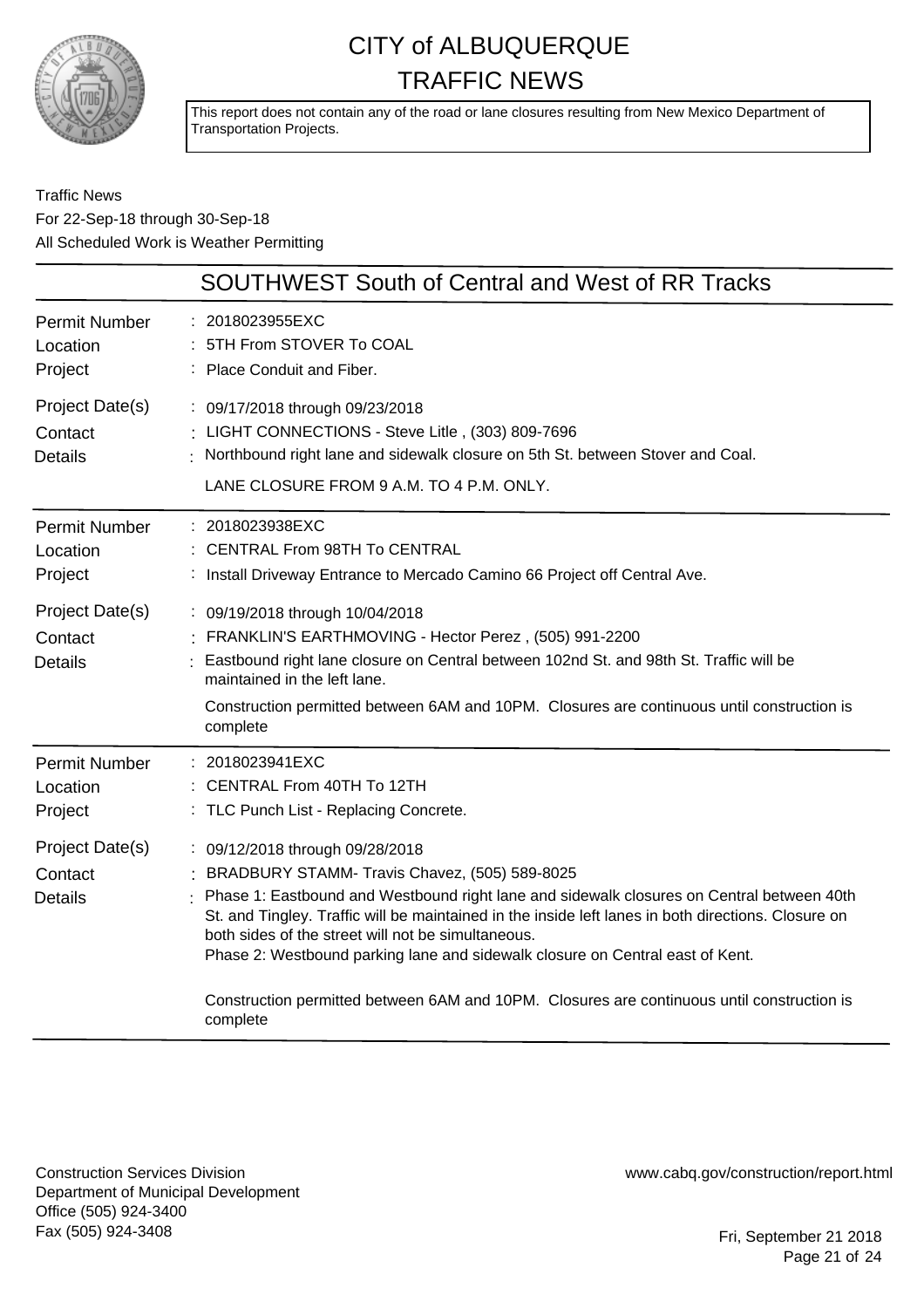

This report does not contain any of the road or lane closures resulting from New Mexico Department of Transportation Projects.

#### Traffic News For 22-Sep-18 through 30-Sep-18 All Scheduled Work is Weather Permitting

|                                              | <b>SOUTHWEST South of Central and West of RR Tracks</b>                                                                                                                                                                                                                                                                                                                                                                                                                                                                                                                                                                                                                                                                                                       |
|----------------------------------------------|---------------------------------------------------------------------------------------------------------------------------------------------------------------------------------------------------------------------------------------------------------------------------------------------------------------------------------------------------------------------------------------------------------------------------------------------------------------------------------------------------------------------------------------------------------------------------------------------------------------------------------------------------------------------------------------------------------------------------------------------------------------|
| Permit Number                                | : 2018024051EXC                                                                                                                                                                                                                                                                                                                                                                                                                                                                                                                                                                                                                                                                                                                                               |
| Location                                     | : CENTRAL From COORS SW                                                                                                                                                                                                                                                                                                                                                                                                                                                                                                                                                                                                                                                                                                                                       |
| Project                                      | : Installation of a Hand Hole for Fiber Optic Cable.                                                                                                                                                                                                                                                                                                                                                                                                                                                                                                                                                                                                                                                                                                          |
| Project Date(s)                              | : 09/24/2018 through 09/24/2018                                                                                                                                                                                                                                                                                                                                                                                                                                                                                                                                                                                                                                                                                                                               |
| Contact                                      | RUTHERFORD DIVERSIED INDUSTRIES INC - Jim Crotts, (520) 975-8316                                                                                                                                                                                                                                                                                                                                                                                                                                                                                                                                                                                                                                                                                              |
| <b>Details</b>                               | : Eastbound Sidewalk closure only on Central west of Coors, continuously until complete                                                                                                                                                                                                                                                                                                                                                                                                                                                                                                                                                                                                                                                                       |
| Permit Number                                | : 2018021515EXC                                                                                                                                                                                                                                                                                                                                                                                                                                                                                                                                                                                                                                                                                                                                               |
| Location                                     | <b>CENTRAL at UNSER SW</b>                                                                                                                                                                                                                                                                                                                                                                                                                                                                                                                                                                                                                                                                                                                                    |
| Project                                      | : Intersection Reconstruction                                                                                                                                                                                                                                                                                                                                                                                                                                                                                                                                                                                                                                                                                                                                 |
| Project Date(s)<br>Contact<br><b>Details</b> | : 05/29/2018 through 10/31/2018<br>: STAR PAVING - Don Edwards, (505) 710-7292<br>: Various lane and sidewalk closures at the intersection of Unser and Central Ave.<br>EXPECT DELAYS AND PATTERN CHANGES!<br>TWO-WAY TRAFFIC AND LEFT TURN LANES WILL BE MAINTAINED AT ALL TIMES.<br>Construction permitted between 6AM and 10PM. Closures are continuous until construction is<br>complete                                                                                                                                                                                                                                                                                                                                                                  |
| <b>Permit Number</b>                         | : 2018023973EXC                                                                                                                                                                                                                                                                                                                                                                                                                                                                                                                                                                                                                                                                                                                                               |
| Location                                     | : CENTRAL From TINGLEY To 10TH                                                                                                                                                                                                                                                                                                                                                                                                                                                                                                                                                                                                                                                                                                                                |
| Project                                      | : Aerial Installation of Fiber Optic Cable Hardware on PNM Pole Line.                                                                                                                                                                                                                                                                                                                                                                                                                                                                                                                                                                                                                                                                                         |
| Project Date(s)<br>Contact<br><b>Details</b> | : 09/24/2018 through 09/28/2018<br>: RUTHERFORD DIVERSIED INDUSTRIES INC - Jim Crotts , (520) 975-8316<br>Phase 1: Eastbound right lane and sidewalk closure using Truck Mounted Arrow Board Mobile<br>operation on Central between Tingley and San Pasquale.<br>Phase 2: Eastbound parking lane and sidewalk closure between San Pasquale and 10th St<br>where available.<br>In areas where parking lane is not available closures will be by Truck Mounted Arrow Board<br>Mobile operation.<br>Phase 3: Southbound total closure on 10th St north and south of Central.<br>Eastbound and Westbound parking lane closure on Central at its intersection with Central.<br>Traffic will be maintained in the inside lanes in both directions.<br>Follow detour |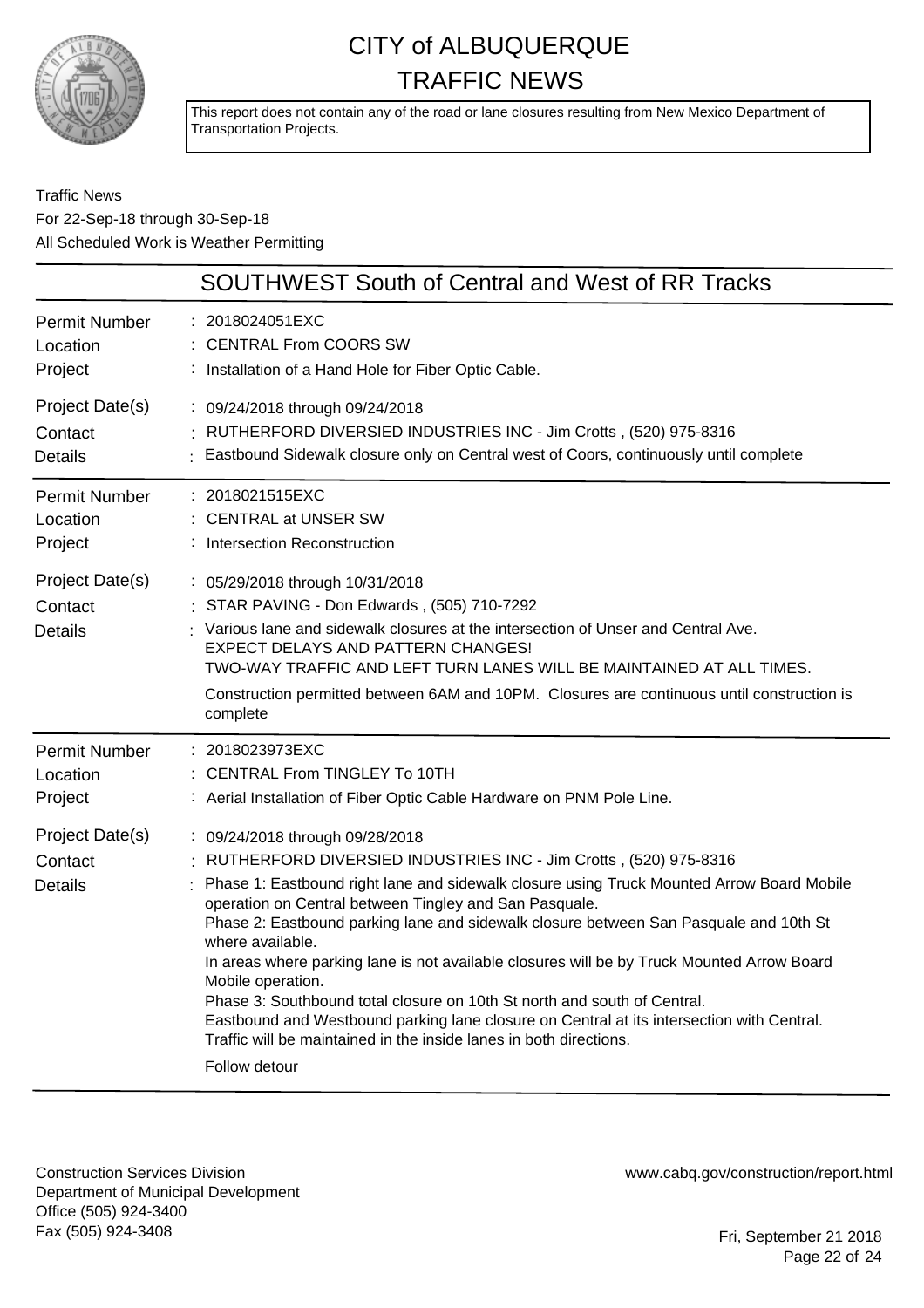

This report does not contain any of the road or lane closures resulting from New Mexico Department of Transportation Projects.

#### Traffic News For 22-Sep-18 through 30-Sep-18 All Scheduled Work is Weather Permitting

|                                              | <b>SOUTHWEST South of Central and West of RR Tracks</b>                                                                                                                                                                                                                                                                                                                                                                                                        |
|----------------------------------------------|----------------------------------------------------------------------------------------------------------------------------------------------------------------------------------------------------------------------------------------------------------------------------------------------------------------------------------------------------------------------------------------------------------------------------------------------------------------|
| <b>Permit Number</b><br>Location<br>Project  | 2018023220EXC<br><b>COORS From CENTRAL To ATRISCO</b><br>Punch list- Mostley replacing cracked concrete                                                                                                                                                                                                                                                                                                                                                        |
| Project Date(s)<br>Contact<br><b>Details</b> | : 08/13/2018 through 10/01/2018<br>STAR PAVING- Joseph Cruz, (505) 887-0380<br>East and westbound right lane and sidewalk closures on Central Ave just east of Coors Blvd.<br>Southbound inside left turn lane closure on Coors at Central. Two-way traffic will be maintained<br>in all directions.<br>LANE CLOSURE FROM 6 A.M. to 10 P.M. ONLY                                                                                                               |
| <b>Permit Number</b><br>Location<br>Project  | : 2018024009SU<br>LEAD From 4TH To 2ND<br>: Traffic Study                                                                                                                                                                                                                                                                                                                                                                                                      |
| Project Date(s)<br>Contact<br><b>Details</b> | : 09/17/2018 through 09/30/2018<br>: Martin Carrasco, (505) 924-3672<br>Temporary east and westbound lane restrictions on Lead and Coal Ave between 6th St. and<br>2nd St. Closure will be setup continuously for two weeks.<br>No construction will take place.                                                                                                                                                                                               |
| <b>Permit Number</b><br>Location<br>Project  | 2018023944EXC<br>OLD COORS at CHURCHILL SW<br>Installation of Sewer and Waterline.                                                                                                                                                                                                                                                                                                                                                                             |
| Project Date(s)<br>Contact<br><b>Details</b> | : 09/17/2018 through 10/01/2018<br>: AUI- James Allman, (505) 975-6636<br>Total southbound closure and center two way left turn lane closure on Old Coors at its<br>intersection with Churchill. Southbound traffic on Old Coors will be maintained in the northbound<br>left turn lane.<br>Closure on Churchill west of Old Coors.<br>Construction permitted between 6AM and 10PM. Closures are continuous until construction is<br>complete<br>Follow detour |
|                                              |                                                                                                                                                                                                                                                                                                                                                                                                                                                                |